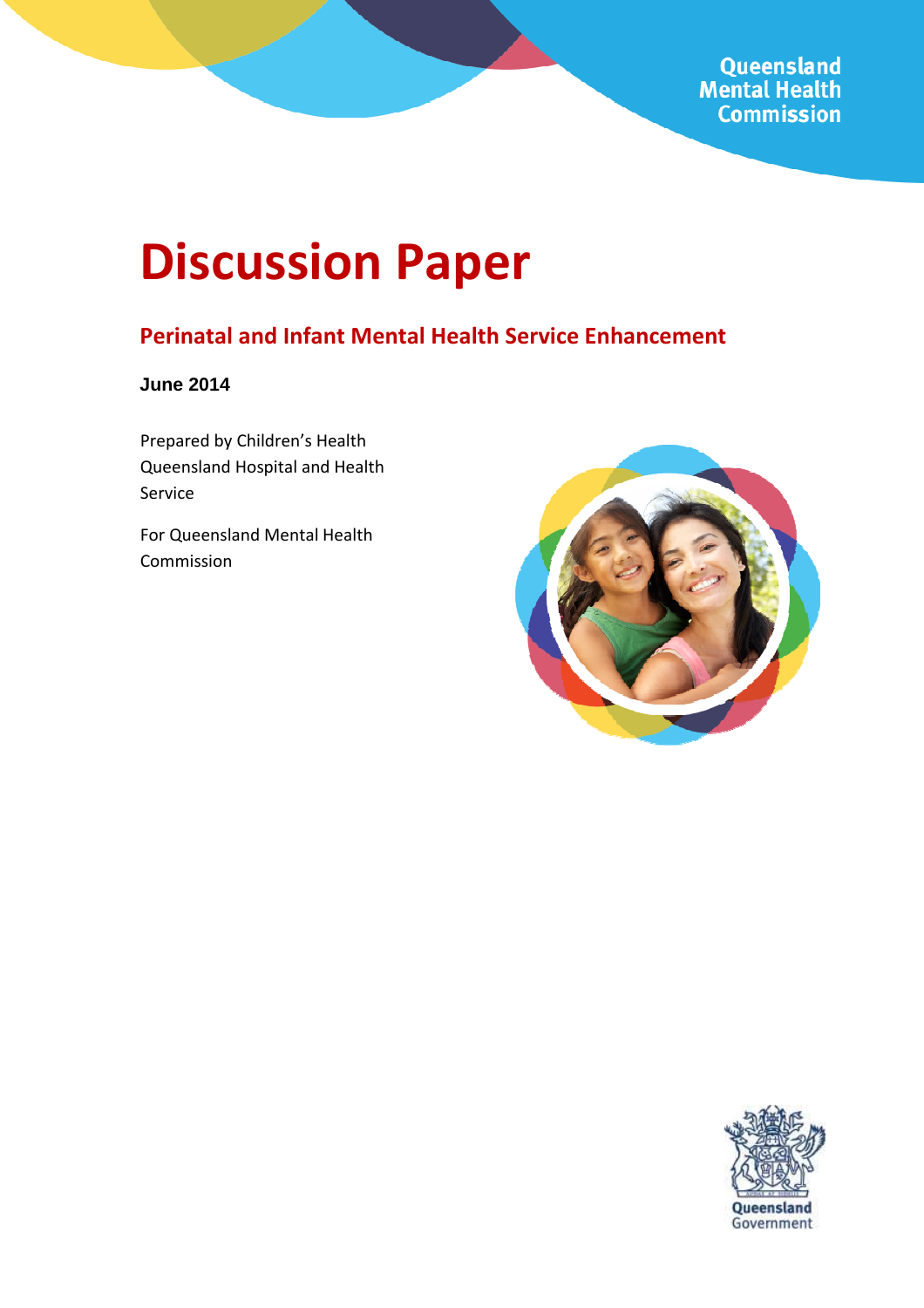# **Preface**

In December 2013, the Queensland Mental Health Commissioner convened a meeting of senior officials from Department of Health, Children's Health Queensland Hospital and Health Service, and a representative from Office of the Minister for Health, to address the identified need for better perinatal and infant mental health services in Queensland.

The meeting identified two over-arching issues that jointly contribute to an unacceptable level of risk for Queensland mothers, fathers, infants and families, Queensland Health and the Queensland Government. These issues are:

- 1. lack of appropriate mental health beds to which a mother can be admitted for treatment, without separation from her baby; and
- 2. a need to strengthen leadership for this under-resourced specialist clinical area.

The meeting resolved to develop a proposal for enhancing the perinatal and infant mental health service system in Queensland. Development of the proposal was funded by the Queensland Mental Health Commission and undertaken by the Children's Health Queensland Hospital and Health Service, as the only HHS with a state-wide remit.

The project team, representatives of the Department of Health and Children's Health Queensland Hospital and Health Service, was tasked with:

- Assessing the most urgent service gaps in perinatal and infant mental health in Queensland;
- Developing a model for co-ordinated, cost-effective service enhancement to reduce risk; secure better outcomes; and generate long-term social and economic benefits for Queenslanders; and
- Consulting with Hospital and Health Services and other relevant stakeholders on the appropriateness and workability of the model.

The project noted that considerable progress has been made in some parts of Queensland in terms of raising awareness of maternal perinatal mental illness; however, there are very few services to which these professionals can refer patients experiencing moderate to severe mental health issues, particularly outside the southeast corner.

In Queensland, a mother requiring inpatient treatment for perinatal mental illness is usually admitted to an acute mental health unit without her baby. International best practice guidelines unanimously recommend that, where possible, mothers and babies are admitted together to dedicated Parent Infant Units. Victoria has four public Parent Infant Units and is the process of establishing a further two; Western Australia has two; South Australia has one; Tasmania has one; ACT has one; and New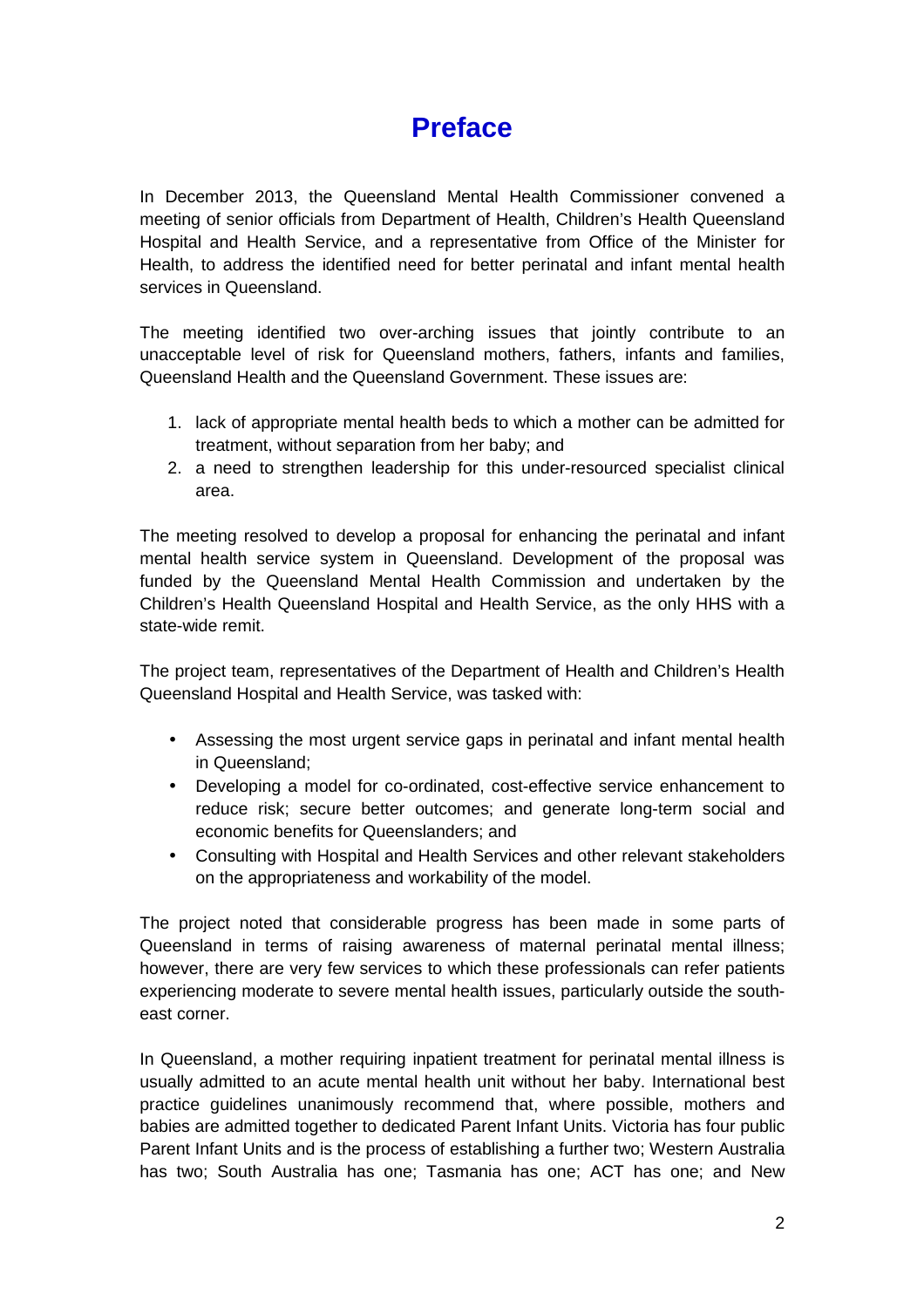Zealand has two. By contrast, Queensland has no dedicated mother-baby beds and no specialist inpatient facility.

The model outlined in this Discussion Paper has been developed in consultation with all Queensland Hospital and Health Services (HHS), Mater Health Services, and other key stakeholders. The model recommends strengthening three service components to address moderate to severe perinatal and infant mental health issues:

- community-based clinical services,
- inpatient services, and
- state-wide clinical co-ordination.

Stakeholders have been highly engaged and responsive to the consultation process. Feedback on the model has been generally positive, with respondents endorsing additional investment in all three components. Issues of continuing concern are:

- rapid population growth in the corridor between the Brisbane River and the NSW border, where pressure on the proposed new services will grow quickly; and
- the need for central guidance and co-ordination of the new services, to ensure they articulate with and add maximum value to existing services in the primary care and NGO sectors.

The model has been informed by draft costings developed in collaboration with Queensland Health. The proposal represents a significant investment, shared across government and private partners, which will position Queensland as one of the leading states in the provision of perinatal and infant mental health services, providing a better start and a healthier life for mothers, fathers, infants and families in Queensland.

The adequacy of investment in community support and education programs delivered by the NGO sector has not been considered in this proposal.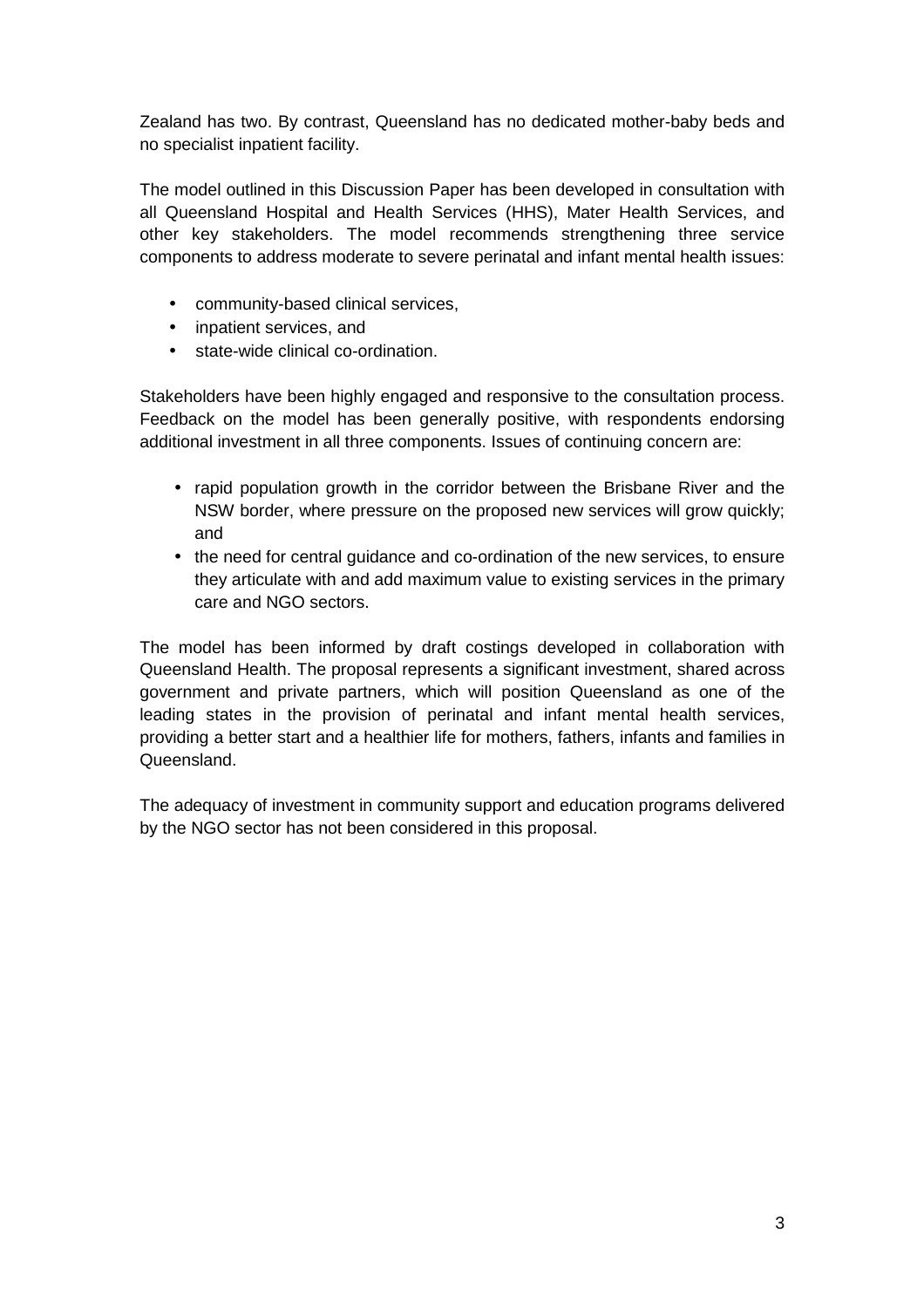# **Contents**

| 1   |     |                                                                         |  |  |  |  |
|-----|-----|-------------------------------------------------------------------------|--|--|--|--|
| 2   |     |                                                                         |  |  |  |  |
| 2.1 |     |                                                                         |  |  |  |  |
| 2.2 |     |                                                                         |  |  |  |  |
|     | 2.3 |                                                                         |  |  |  |  |
|     | 2.4 |                                                                         |  |  |  |  |
| 3   |     |                                                                         |  |  |  |  |
| 4   |     |                                                                         |  |  |  |  |
| 5   |     |                                                                         |  |  |  |  |
| 6   |     |                                                                         |  |  |  |  |
| 7   |     |                                                                         |  |  |  |  |
|     | 7.1 | Community-based perinatal and infant mental health services 12          |  |  |  |  |
|     | 7.2 | Inpatient options for perinatal and infant mental health admissions  13 |  |  |  |  |
|     | 7.3 |                                                                         |  |  |  |  |
| 7.4 |     |                                                                         |  |  |  |  |
|     | 7.5 | Models for Community-Based Services for HHS with Lowest Birth Rates  15 |  |  |  |  |
|     | 7.6 |                                                                         |  |  |  |  |
| 8   |     |                                                                         |  |  |  |  |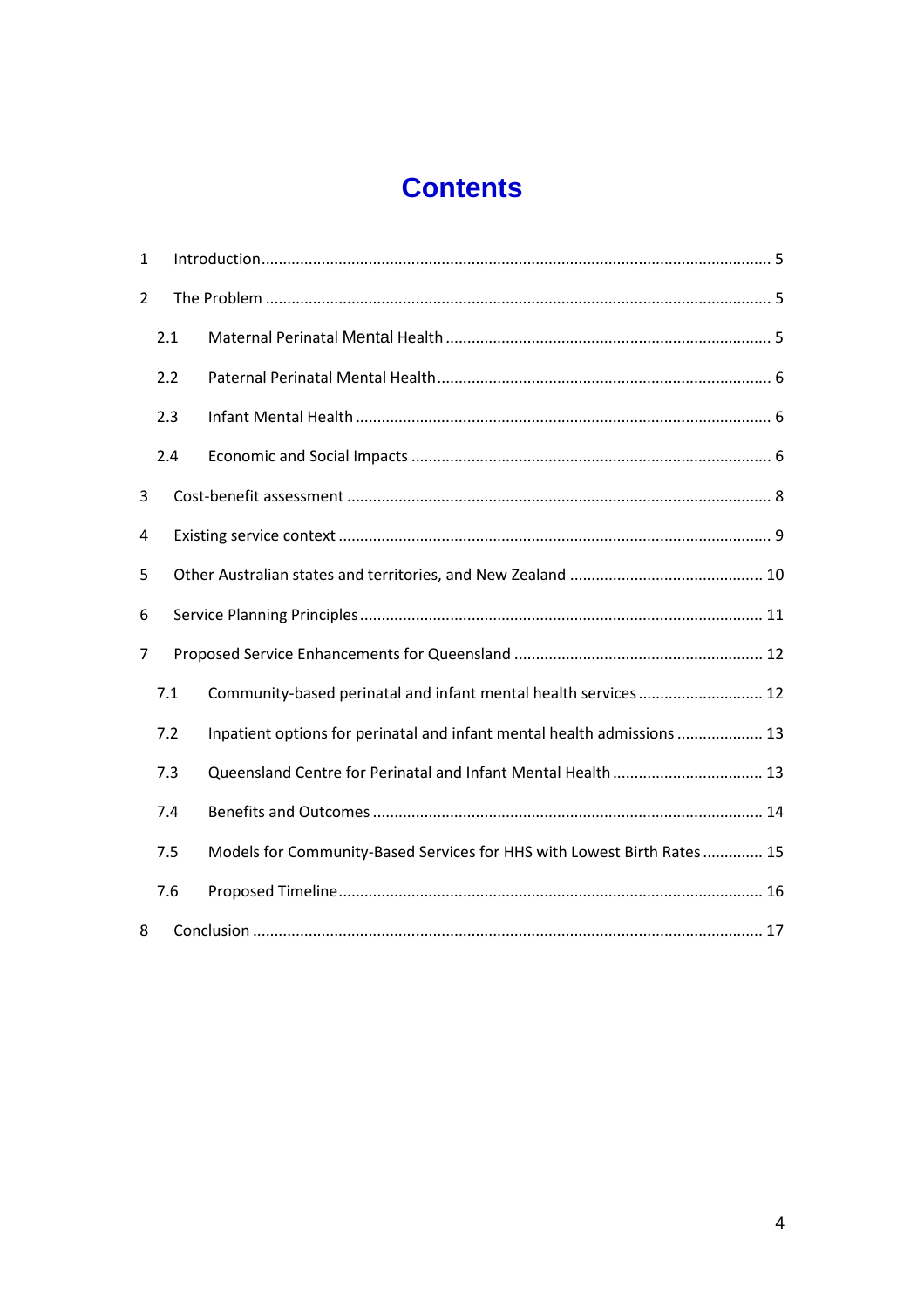# **1 Introduction**

This options paper proposes short, medium and long term initiatives to enhance perinatal and infant mental health services (PIMHS) in Queensland.

Implementation of these initiatives will:

- reduce immediate risks associated with service gaps in this area
- secure better outcomes for Queensland mothers, fathers, infants and families
- provide significant social and economic benefits for Queensland
- position Queensland as one of Australia's leading states in meeting the mental health needs of mothers, fathers, young children and families

# **2 The Problem**

### **2.1 Maternal Perinatal Mental Health**

In Queensland in the period 2009-2011, suicide was the leading cause of maternal deaths, accounting for as many maternal deaths as all obstetric causes combined.

Queensland and South Australia have the highest rates of maternal postnatal depression in the country (10.2%; Buist et al. 2008).

This figure does not include antenatal mental health problems, mental health problems other than postnatal depression (such as postpartum psychosis), or postpartum issues in the context of pre-existing mental illness. In line with other developed countries, the prevalence rate for clinically significant maternal perinatal mental health issues in Queensland is around 15%.

There is a serious disconnect between the prevalence of maternal perinatal mental health problems and the number of women receiving appropriate treatment. Nearly 10,000 Queensland women require primary care for perinatal mental health issues, nearly 3000 require specialist psychiatric treatment, and over 200 require hospitalisation, each year. Disorders of the perinatal period are among the most preventable and treatable of all mental illness (Oates 2000; Salmon et al 2003), yet Queensland has no dedicated public beds for perinatal mental health admissions, and provides specialist community perinatal mental health services in only four of seventeen Hospital and Health Services.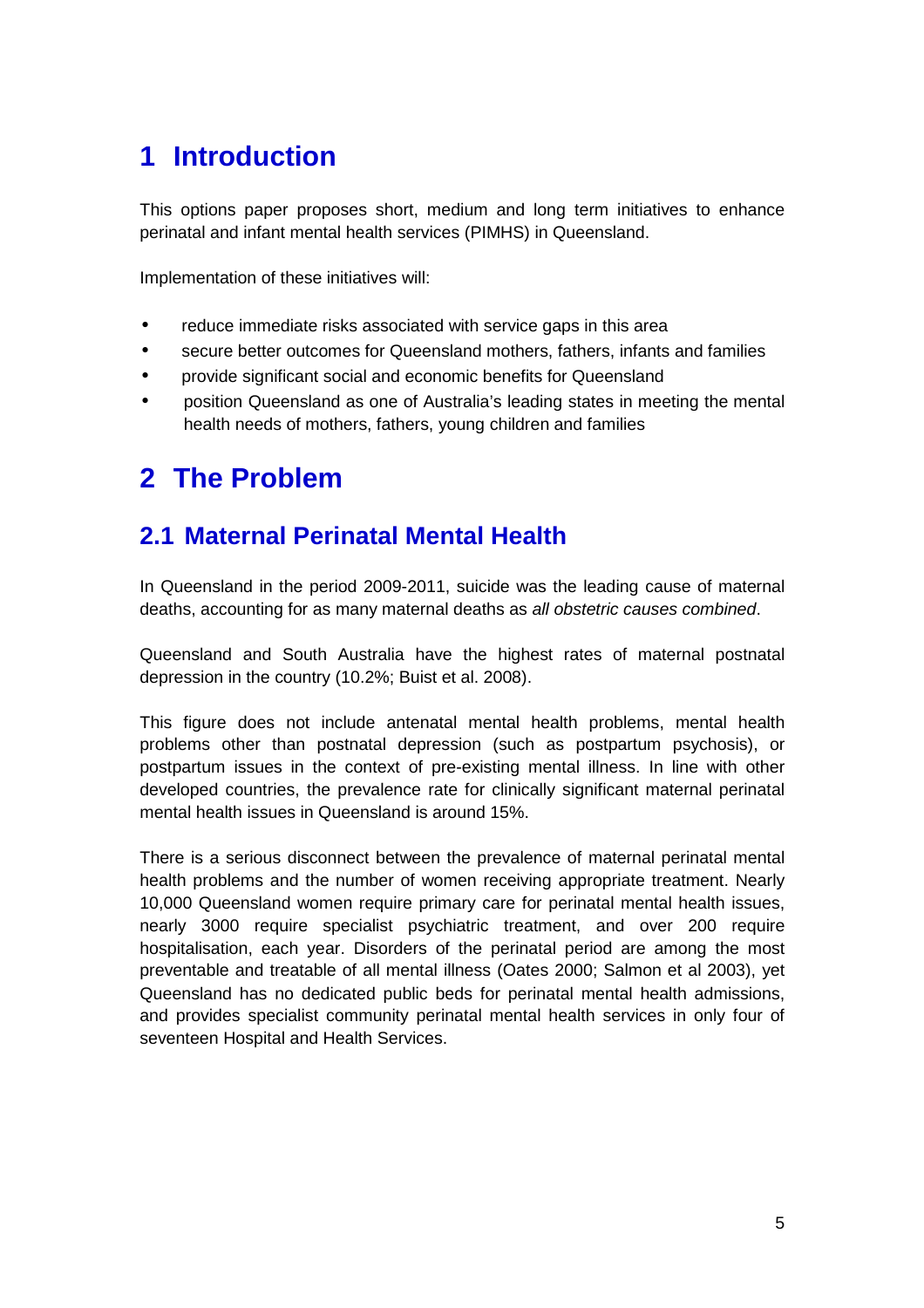### **2.2 Paternal Perinatal Mental Health**

One in twenty new fathers experience clinically-significant symptoms of depression and/or anxiety in the perinatal period (PANDA 2013a). Indirect costs to the Australian economy of paternal perinatal depression in 2012 were calculated at \$223.75 million: around two and a half times that of maternal depression. Paternal mental illness is a serious "hidden" social and economic problem (Deloitte Access Economics 2012).

### **2.3 Infant Mental Health**

Infants and young children may require secondary and tertiary mental health services in their own right. Studies show that difficult temperament; non-compliance and aggression in infancy and toddlerhood (age 0 to 3 years) predict internalising and externalising psychiatric disorders at 5 years of age (Keenan et al 1998). Left untreated, up to 50% of these problems escalate throughout childhood and result in poorer outcomes emotionally, socially and scholastically (Bayer et al 2009).

### **2.4 Economic and Social Impacts**

Perinatal and infant mental health problems contribute to significant drains on the Australian economy. Effective early intervention in perinatal and infant mental health can potentially save Australia:

- A proportion of the \$17.5 billion per year associated with **suicide** (Lifeline 2010). Suicide is the *leading* cause of death among women in pregnancy and the first year following childbirth, in Australia as elsewhere in the developed world (Oates 2003). In Queensland in 2009-2011, suicide accounted for the same number of deaths as all obstetric causes combined (Queensland Maternal and Perinatal Quality Council 2013).
- \$310.34m in lost productivity associated with **perinatal depression**. Maternal depression cost Australia \$86.59 million in lost productivity alone in 2012. In the same year, paternal depression cost Australia \$223.75 million in lost productivity (Deloitte Access Economics 2012).
- A substantial proportion of the \$10.7 billion per year associated with **child abuse and neglect** (almost three times the \$3.8 billion associated with obesity; Access Economics 2006, Taylor et al. 2008).
- A substantial proportion of the \$1.4 billion per year associated with **out-ofhome placement** of children (Richardson et al 2010). Out-of-home placement is associated with a range of increased vulnerabilities in children including depression, suicidal ideation, inattention and aggression (Sawyer et al. 2007).
- Much of the \$20m per year in direct healthcare costs for children aged 4 to 8 with internalising or externalising disorders. This figure does not include indirect costs of **childhood mental illness**, such as lost productivity for parents (Lucas et al. 2013).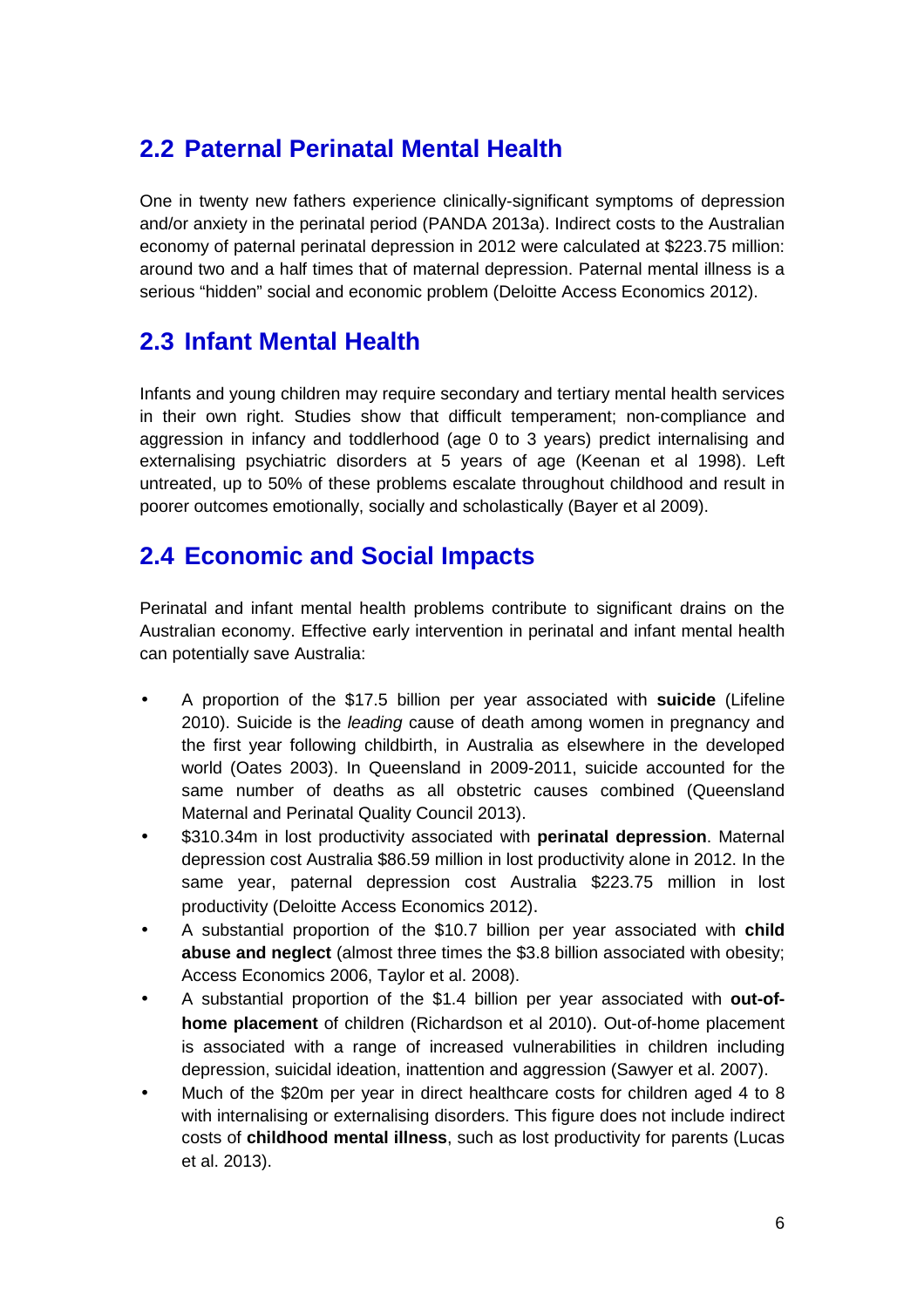- Costs associated with **future psychopathology of child**. "Childhood adversity" includes abuse, neglect and out-of-home placement, all events in which parent and infant mental health problems and poor attachment are implicated. Childhood adversity has been found to account for more than 30% of psychosis in adulthood (Varese et al. 2012). In Australia in 2001, real financial costs of psychotic illness totalled \$1.85 billion (Access Economics 2002). The burden of disease – pain, suffering, disability and death – is greater for schizophrenia than for ovarian cancer, rheumatoid arthritis or HIV/AIDS (Access Economics 2002).
- A proportion of the \$55.5 billion total cost of **substance abuse** in Australia (Queensland Health 2014). Early adverse experiences before age 5 predict the onset of cannabis use by age 15, other illicit drug use by age 15, and smoking by age 17 (Najman & Plotnikova 2014). In 2004/05, the total cost of drug use in Australia was estimated to be \$55.5 billion (Queensland Health 2014).
- A proportion of the \$32 billion a year associated with **crime** and young people in the criminal justice system (Mayhew 2013). At least one longitudinal study has demonstrated that mental health intervention before age 2 reduces by 75% the likelihood of arrest or conviction for a crime by age 17 (Olds et al. 1997).

Other social impacts of untreated perinatal and infant mental health problems are more difficult to quantify in monetary terms, but have significant negative effects on individuals, families and society. These include:

- **Infanticide**. Most infanticides are committed by the natural mother, who in half of all cases is suffering from a severe health mental disorder (Oates 2000; Porter & Gavin 2010). While childhood mortality in general is decreasing throughout the western world, infanticide has not decreased over the past 100 years (Oates & Cantwell 2011).
- **Future mental illness for mother**. One-third of women whose postnatal depression goes untreated are still depressed one year after the birth, and up to 23% remain depressed four years after the birth (Woolhouse et al., 2014). An episode of perinatal mental illness is a high risk factor for further episodes, particularly for puerperal psychosis.
- **Marital break-down**, which can contribute to a cycle of social and economic disadvantage for the entire family (Oates 2000).
- **Negative impacts on infant development**. Maternal anxiety and depression during pregnancy are associated with increased complications during pregnancy and birth, poorer obstetric outcomes, difficult infant temperament, and behavioural problems in infancy (Austin et al. 2005, Bonari et al 2004, Glover & O'Connor 2002, Grant et al. 2009, O'Connor et al. 2002, Priest & Barnett 2008). Maternal mental illness in the months following birth contributes to developmental delays in motor function, language acquisition, cognitive skills, emotional self-regulation, and behaviour (DeGangi et al 2000, Milgrom et al. 2004, Murray & Cooper 1997, Sinclair & Murray 1998, Verbeek et al. 2012).
- **Disrupted attachment relationships**. Parental mental illness can interfere with the development of healthy attachment, leading to poorer outcomes in later childhood across a range of domains including emotional, social and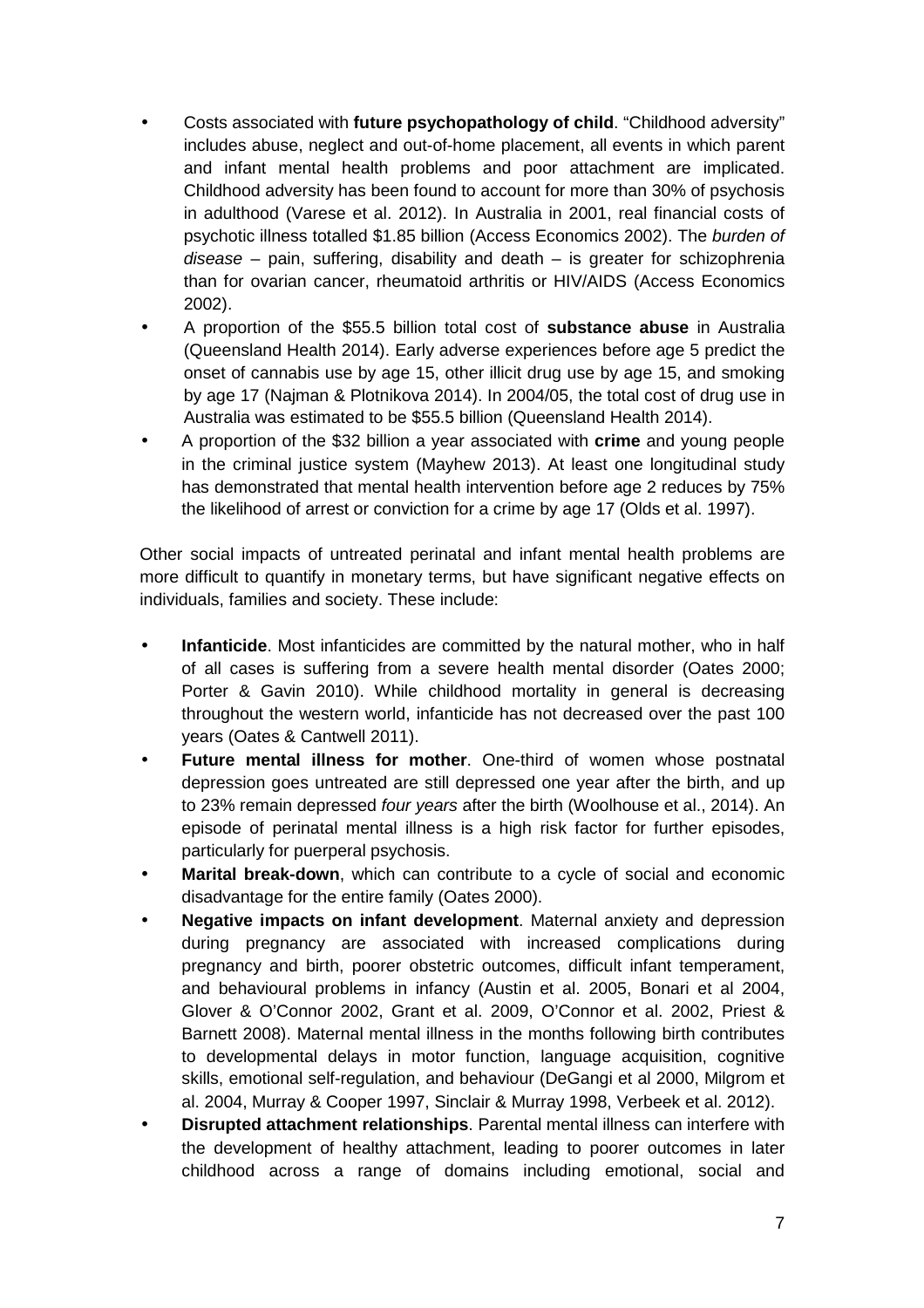behavioural adjustment, scholastic achievement and peer-rated social status. Disorganised attachment is a predictor of significant later psychopathology.

- **Negative health outcomes**. Early experiences moderate gene expression, and genes mediate between early environments and adverse health outcomes (e.g. Caspi et al 2002, 2003; Champagne & Curley 2005; Cole et al 2007; Turkheimer et al 2003; Suomi 2003). Improving early environments can significantly reduce negative health outcomes (Felitti & Anda 2005).
- **Intergenerational effects**. A child who does not develop a healthy attachment relationship with parents fails to internalise working models of healthy relationships, particularly parenting relationships. This curtails the ability to function in relationships and can severely impair future parenting, contributing to intergenerational cycles of mental health problems and social disadvantage (Main et al. 1985, Fonagy 1991, Steele et al. 1996).

Nobel Prize-winning economist James Joseph Heckman has demonstrated that returns on investment for early intervention programs for perinatal and infant mental health, measured in terms of reducing costs to the health, education, child safety and criminal justice systems over the life of the child from birth to early adulthood, can be as high as \$17 per dollar invested (Heckman 2006). Remediation programs in adolescence may achieve similar outcomes to early years programs, but have lower success rates and cost 35-50% more (Heckman 2008).

# **3 Cost-benefit assessment**

In developing this paper, Children's Health Queensland Hospital and Health Services (CHQ HHS) reviewed available national and international literature on the costs and benefits of perinatal and infant mental health intervention. The following principles emerged:

- **Upstream investment**, as early as possible in a child's life, helps prevent or reduce later problems across such domains as health, education, child safety, crime, drug and alcohol misuse, and future parenting (intergenerational problems, cycles of disadvantage).
- **Prevention** is both more achievable and more cost-effective than remediation.
- **Secondary intervention**, with indicated and selected families, optimises costbenefit ratios.
- **Higher investment, earlier**, yields higher returns. The up-front costs of intensive indicated and selected intervention tend to be higher than for universal intervention, but the returns on investment are higher and increase exponentially with every year of the child's age.
- **A clear investment focus** with a demonstrated relationship to later savings is preferable to a diffuse investment with unproven benefits.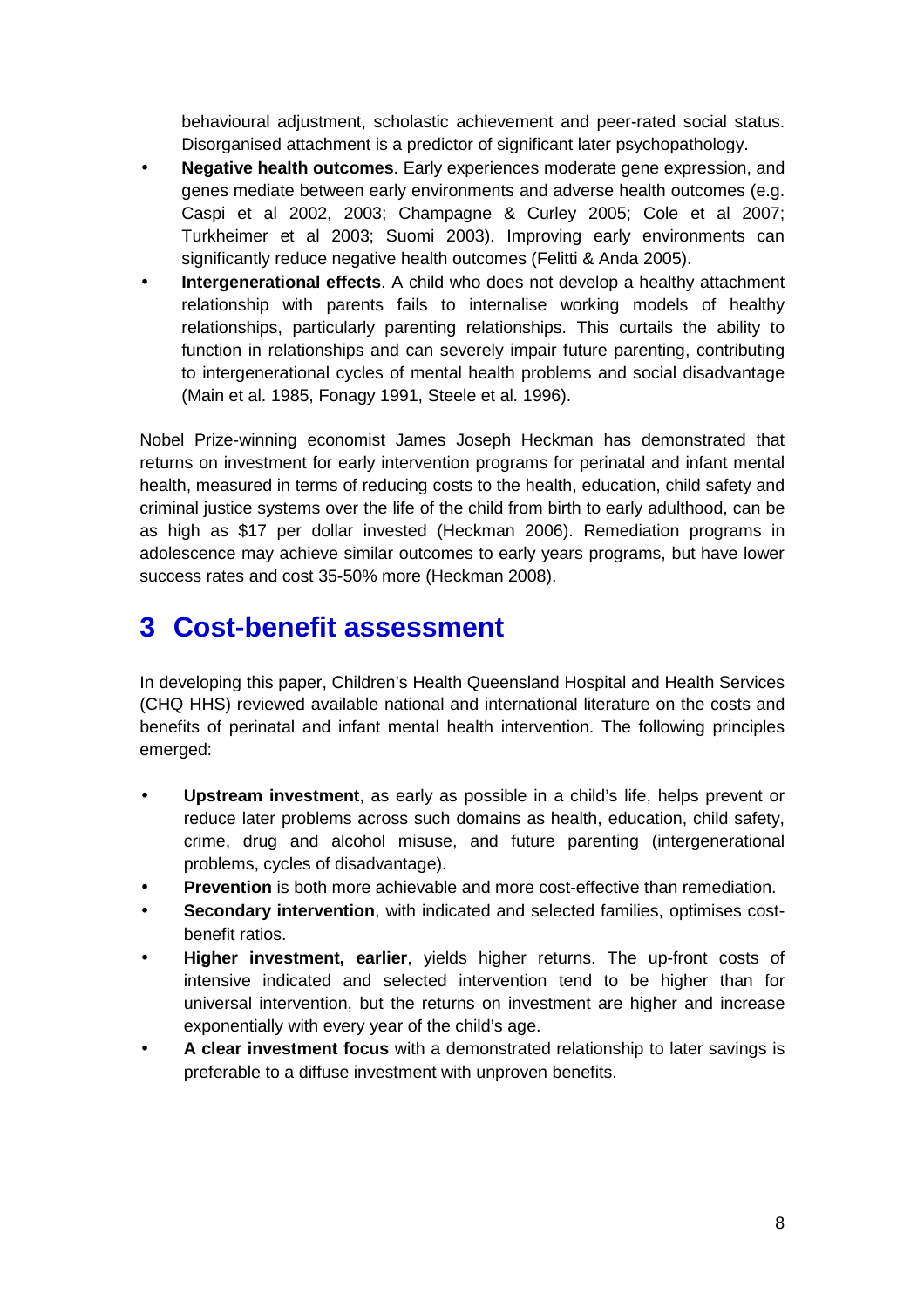# **4 Existing service context**

The current Queensland service system for perinatal and infant mental health has significant gaps. Improving links across sectors and ensuring better health outcomes depends on strategic investment to build capacity throughout the service system.

Recent state-wide consultation processes provide the following snapshot:

- **Greater focus on young families**. Government initiatives such as the Mums and Bubs initiative are providing more focus on healthcare and support for new mothers, babies and families.
- **Improved screening for perinatal maternal mental health issues**. The introduction of universal screening for perinatal depression in public maternity services is strengthening the capacity of the primary care sector to detect signs of perinatal depression in new mothers.
- **Shortage of clinical services**. However, compared with other states and territories and benchmarked against international best practice, Queensland has a serious shortage of options for treating moderate to severe perinatal mental illness.
- **Paternal and infant mental health poorly serviced**. Services for fathers and infants requiring mental health treatment are even more restricted than services for mothers. While awareness of maternal mental health issues (such as postnatal depression) is now growing in the community, paternal mental health and infant mental health needs are very poorly understood outside specialist services.
- **Lack of referral options and consumer choice.** Potential referrers including GPs, maternity and child health services, midwives, non-government agencies, and non-specialist mental health services, are faced with limited options when a new mother, new father, infant or family is identified as requiring specialist mental health intervention. New parents experiencing significant mental health issues have limited avenues for seeking help.

#### **The non-government community sector is currently able to provide:**

- information, advice and advocacy for parents experiencing perinatal mental illness
- peer support for parents experiencing perinatal mental illness (available in a few areas only)
- various social support services for families in need
- referral to appropriate clinical services, where these are available

#### **The private sector is currently able to provide:**

• mother-baby admission and inpatient treatment for private patients (10 beds only, Belmont Private Hospital)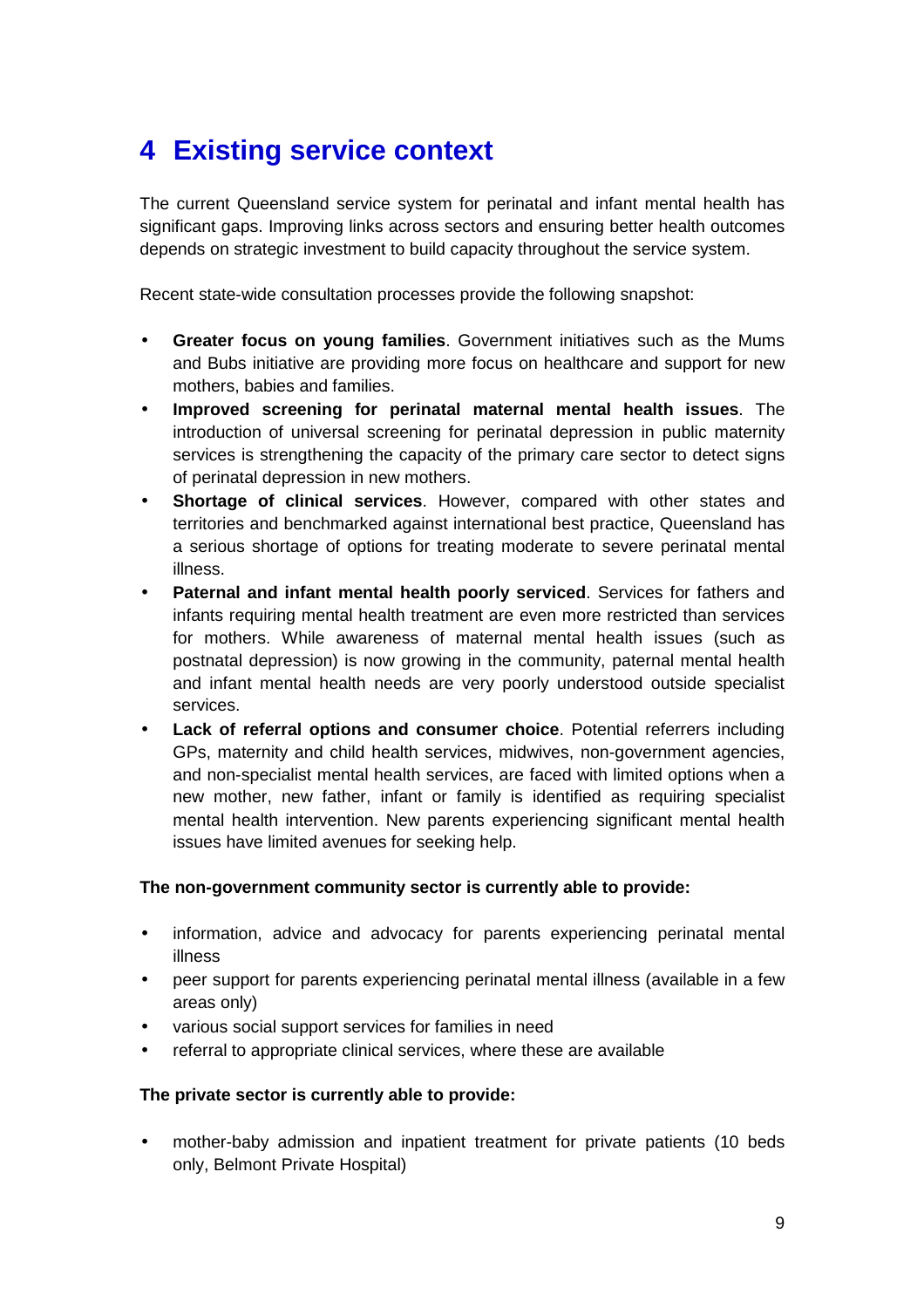- mother-only admissions for mental health treatment for private patients (9 private hospitals or clinics state-wide; not specialist perinatal mental health treatment)
- a small number of perinatal or infant mental health specialist psychiatrists, health professionals and mental health nurses (accessible privately, or through Better Access to Mental Health Care/ Access To Allied Health Psychological Services programs)
- a small number of perinatal or infant mental health specialist psychiatrists, health professionals and mental health nurses accessible through University clinics

#### **The public sector is currently able to provide:**

- universal screening for maternal mental illness and other risk factors, through Maternity and Child Health services
- mental health promotion and early intervention for mild to moderate perinatal mental health issues in most HHS, through Child Health services and Early Intervention Parenting Specialists/Early Intervention Counsellors
- a community-based perinatal specialist service for moderate to severe perinatal mental health treatment in four of seventeen HHS (most positions not recurrently funded)
- community-based infant mental health specialist services in the Brisbane metropolitan area, with some services in Gold Coast and Sunshine Coast
- short-term mother-baby admissions to a few acute mental health units, maternity wards or general hospitals, usually with general mental health consultationliaison rather than specialist perinatal and infant mental health support
- mother-only admissions to acute mental health units, separating mother and baby, usually with general mental health consultation-liaison rather than specialist perinatal and infant mental health support
- leadership in service development and implementation, workforce development, mental health promotion and prevention, and evaluation and research, for perinatal and infant mental health across Queensland, through the Queensland Centre for Perinatal and Infant Mental Health

This small quantum of mental health service provision is primarily non-specialist, mostly addresses the mild-to-moderate end of the mental health spectrum, and is thinly spread across the public, private and non-government sectors. The service system for perinatal and infant mental health in Queensland is inadequate to meet moderate to severe mental health needs of parents, infants and families.

# **5 Other Australian states and territories, and New Zealand**

• Victoria has an extensive network of community-based services for perinatal and infant mental health, supported by four public and four private Parent Infant Units (42 beds) for parents and families requiring inpatient treatment. Two new public units are planned for the near future.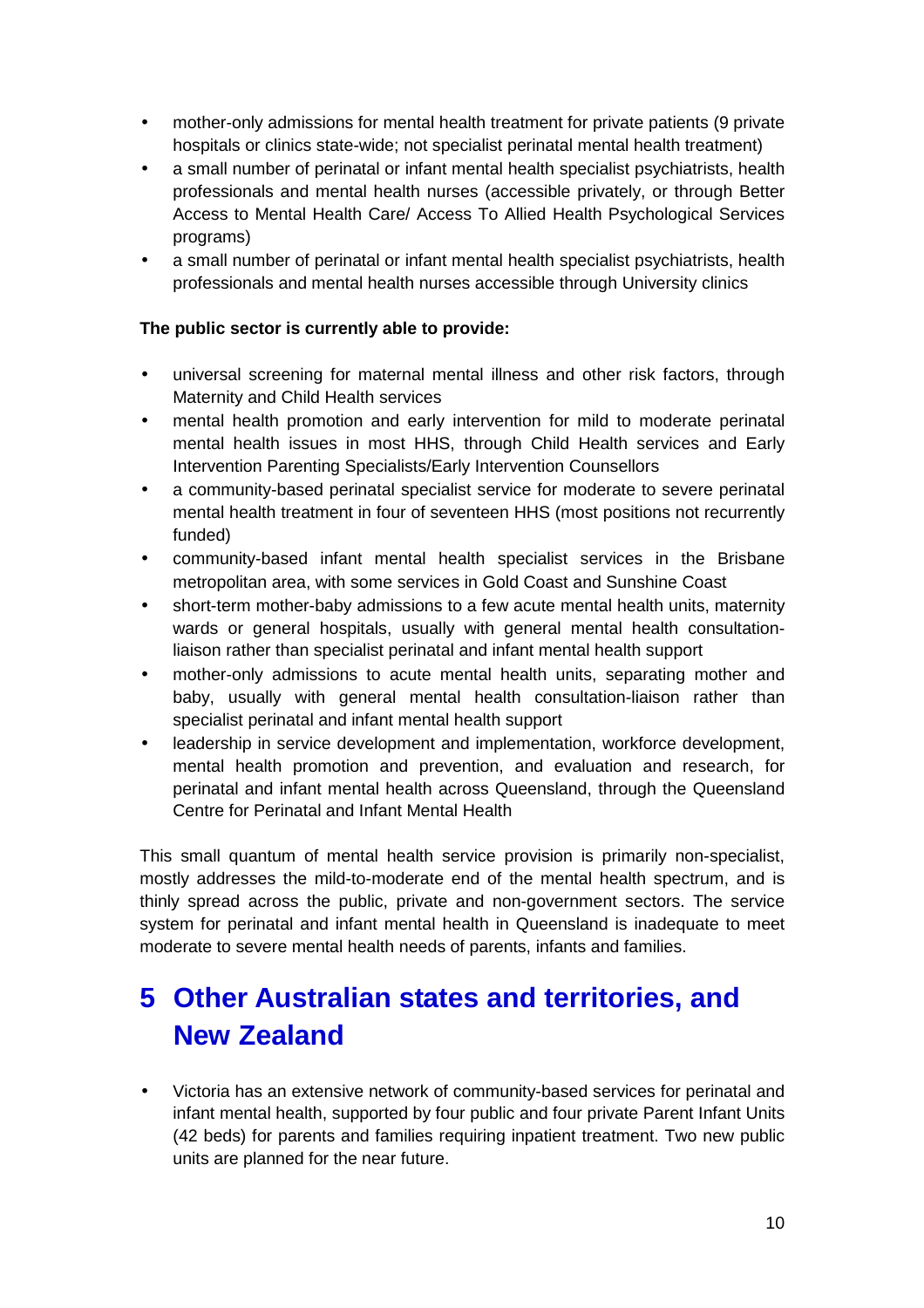- Western Australia has community services and an eight-bed public Parent Infant unit, and will soon open another eight-bed unit.
- South Australia has community services and a six-bed public unit.
- New South Wales has an extensive program of community services and day programs for perinatal and infant mental health, and a twelve-bed private inpatient unit.
- Tasmania has community services and a six-bed unit which accommodates public and private patients.
- ACT has community services. Mothers and babies can be admitted publically to Ward 2N at Calvary Hospital or privately to Hyson Green at Calvary Private Hospital.
- New Zealand has community services and a six-bed public unit in Christchurch, with another six-bed public unit under construction in Auckland.

Queensland has no dedicated public mother-baby beds, ten private beds at Belmont Private Hospital, and community perinatal and/or infant mental health services in only four of seventeen Hospital and Health Services (most not recurrently funded).

# **6 Service Planning Principles**

Eight principles have guided the development of the service continuum proposed in this paper. These principles encapsulate international best practice and have been affirmed through a recent state-wide scoping exercise:

- **Minimise separation**. Separation of a mother from her baby and family should be minimised, where consistent with the safety and well-being of all parties. "Except in cases where the baby's or the mother's emotional or physical well being may be jeopardised, it is best clinical practice that mother and baby be admitted to hospital together" (Royal Australian and New Zealand College of Psychiatrists 2009).
- **Family-friendly service settings**. Where joint admission is not possible or advisable, frequent visits between mother and baby should be supported to promote breastfeeding, attachment, and positive health outcomes for both mother and infant. Service settings such as inpatient mental health units may require modification to ensure safe, comfortable, welcoming environments for babies and young children to visit with mothers.
- **Close to home**. Parents requiring mental health treatment should be treated as close as possible to where they live, to minimise dislocation from home, family, community, usual daily life, spiritual connections and, for indigenous consumers, country.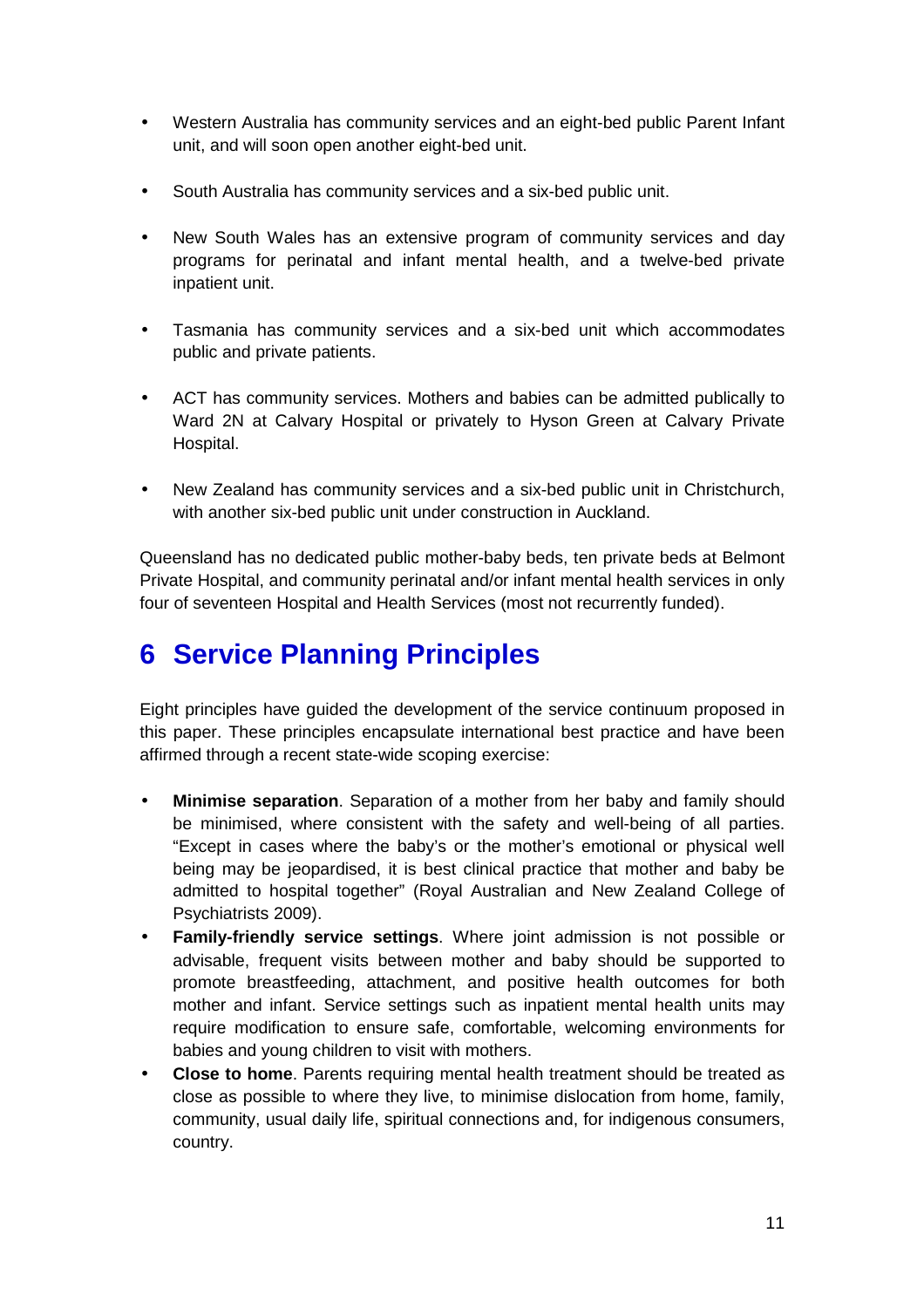- **Early intervention**. Intervention to promote perinatal and infant mental health should occur as early as possible, to prevent escalation of problems and the need for more intensive and disruptive treatment.
- **Risk management**. The perinatal period is associated with an elevated risk of suicide. The safety of infants and young children in inpatient mental health settings requires good clinical and environmental risk management.
- **Family focus**. Perinatal and infant mental health services should be delivered within an integrated, recovery-oriented model of practice, with the family as the focus of intervention. A "silo" model that attempts to address the mental health needs of parent and infant separately is unlikely to be effective.
- **Father-inclusive practice.** The incidence of perinatal mental illness among fathers is only just being recognised, as is the impact of maternal mental illness on fathers. To build stronger families, services for perinatal and infant mental health must recognise and work with fathers as well as mothers.
- **Partnership and choice**. Consumers and families should have options and be empowered to choose where they receive services, within a safe and clinically appropriate framework.

# **7 Proposed Service Enhancements for Queensland**

This options paper recommends a staged implementation of three evidence-informed programs of enhancement, summarised in Appendix I: Proposed State-wide Perinatal and Infant Mental Health Service Continuum:

# **7.1 Community-based perinatal and infant mental health services**

- Community Care Teams will deliver community-based clinical services for moderate to severe perinatal and infant mental health issues, addressing the most immediate needs identified through a recent state-wide audit of all HHS and Mater Health Services. These services include in-reach and consultationliaison to support mothers and babies admitted to non-specialist inpatient services; specialist mental health home visiting; specialist clinic-based appointments; and specialist psycho-educational groups. These positions may also play a role in building cross-sectoral linkages and referral pathways; supporting local development of the perinatal and infant mental health workforce across sectors; and mental health promotion.
- Extended Community Care Programs will broker partnerships with public, private and non-government providers, to establish day programs for mothers, fathers, infants and families with moderate to severe mental health issues, as an alternative to admission and as a step-up/ step-down treatment option.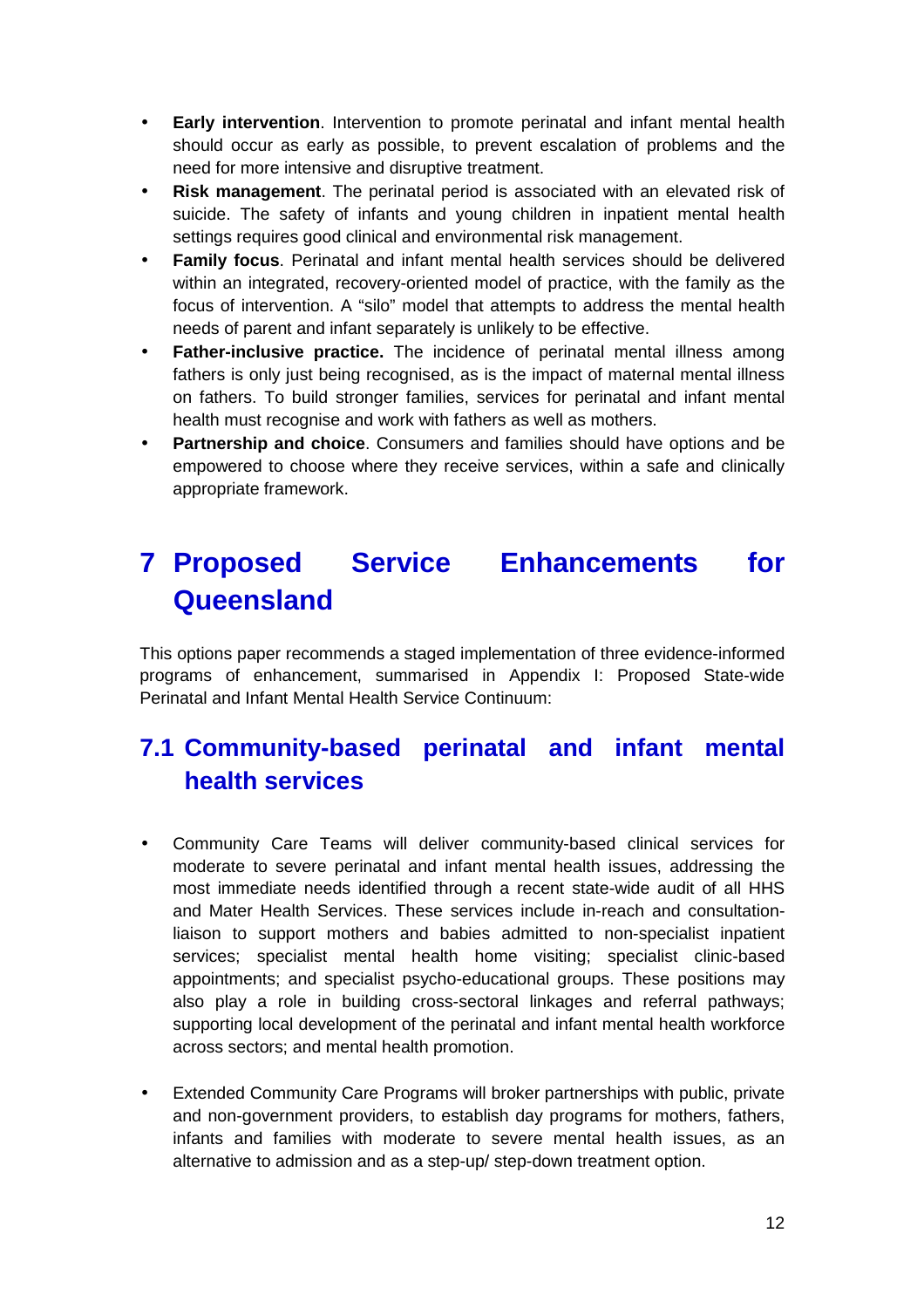• A new service, State-wide Perinatal Psychiatry, will provide psychiatry support via a cost-effective telehealth model, to community and inpatient elements of the service system.

### **7.2 Inpatient options for perinatal and infant mental health admissions**

The paper outlines three cost-effective strategies for establishing mother-baby beds in key Queensland centres:

- Build on existing capacity and current models used around the state to provide mother-baby mental health admissions. Current models include the use of beds in adult mental health units, maternity hospitals and general hospitals, meeting criteria for either a Level 4 service under the Mental Health - Perinatal and Infant Clinical Services Capability Framework, or a Level 2 service under the Mental Health - Adult Services Clinical Services Capability Framework. Existing capacity will be enhanced through support provided by the State-wide Perinatal Psychiatry Service, clinical in-reach provided by Community Care Teams, and workforce development and strategic support provided by the Queensland Centre for Perinatal and Infant Mental Health.
- Explore potential for expansion of inpatient beds to meet Level 4 or Level 5 criteria under the Perinatal and Infant Mental Health Clinical Services Capability Framework, through public-private partnerships in existing facilities.
- Establish a 12-bed state-wide Parent Infant Unit (PIU) which meets Level 6 criteria under the Perinatal and Infant Mental Health Clinical Services Capability Framework. The PIU will provide short to medium term inpatient care and specialist intervention for mothers, fathers, infants and families with severe and/or complex mental health needs. Potential sites and funding models (including public, private, and partnership models) continue to be explored in consultation with stakeholders.

### **7.3 Queensland Centre for Perinatal and Infant Mental Health**

Highly specialised health services, for issues of comparatively low prevalence but very high risk, require centralised leadership within a devolved health service system. To expand the scope, influence and effectiveness of perinatal and infant mental health service delivery across the state, there is a need to enhance the Queensland Centre for Perinatal and Infant Mental Health (QCPIMH) as a state-wide hub of specialist expertise. QCPIMH currently provides front-line services for infant mental health; supports capacity development within the primary care and non-government sector focussed on the emotional well-being of mothers, fathers, infants and families; leads perinatal and infant mental health service development and implementation across sectors; delivers training, education and workforce development across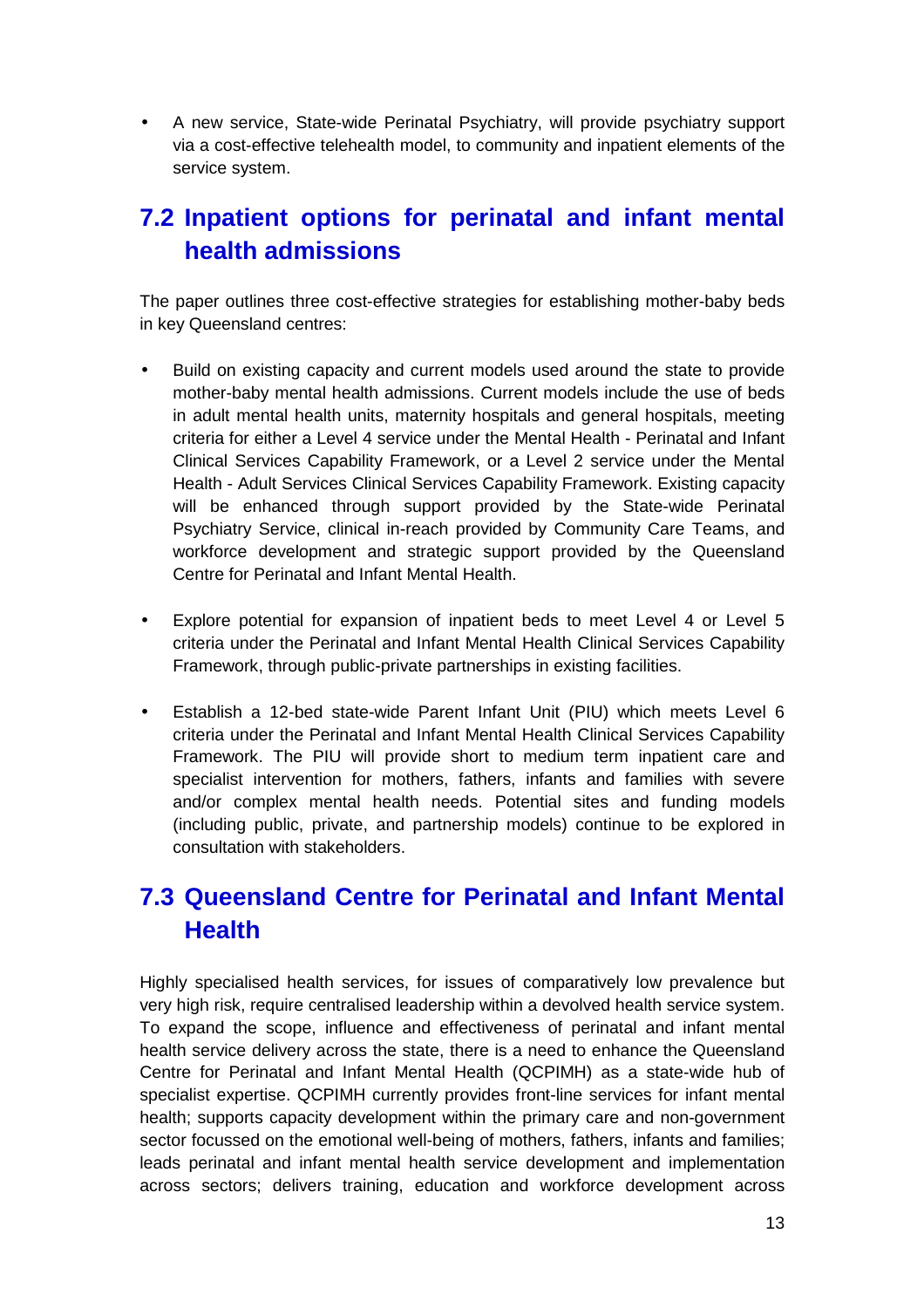sectors; contributes to mental health promotion and prevention across sectors and community-wide; and contributes to the evidence base for cost-effective best practice in perinatal and infant mental health by conducting evaluation and research activities with a range of partners.

Key positions in QCPIMH are currently funded by Children's Health Queensland Hospital and Health Service (CHQ-HHS). To ensure sustainability of a co-ordinated cross-sectoral state-wide service system supporting perinatal and infant mental health, some enhancement of the Centre is required.

A pictorial representation of the proposed enhancements is provided below. The QCPIMH will feed into cross-sectoral capacity development, including mental health promotion and earlier intervention, particularly across the primary care and community sectors. This support will continue up through the new secondary and tertiary services including community-based services and inpatient options.



**Figure 1: Proposed conceptual structure for new PIMH service system enhancements** 

### **7.4 Benefits and Outcomes**

- High quality, effective perinatal and infant mental health service options based on contemporary models of care, available to all Queenslanders.
- Increased access for mothers, fathers, infants and families to service options for moderate to severe perinatal and infant mental health issues, including home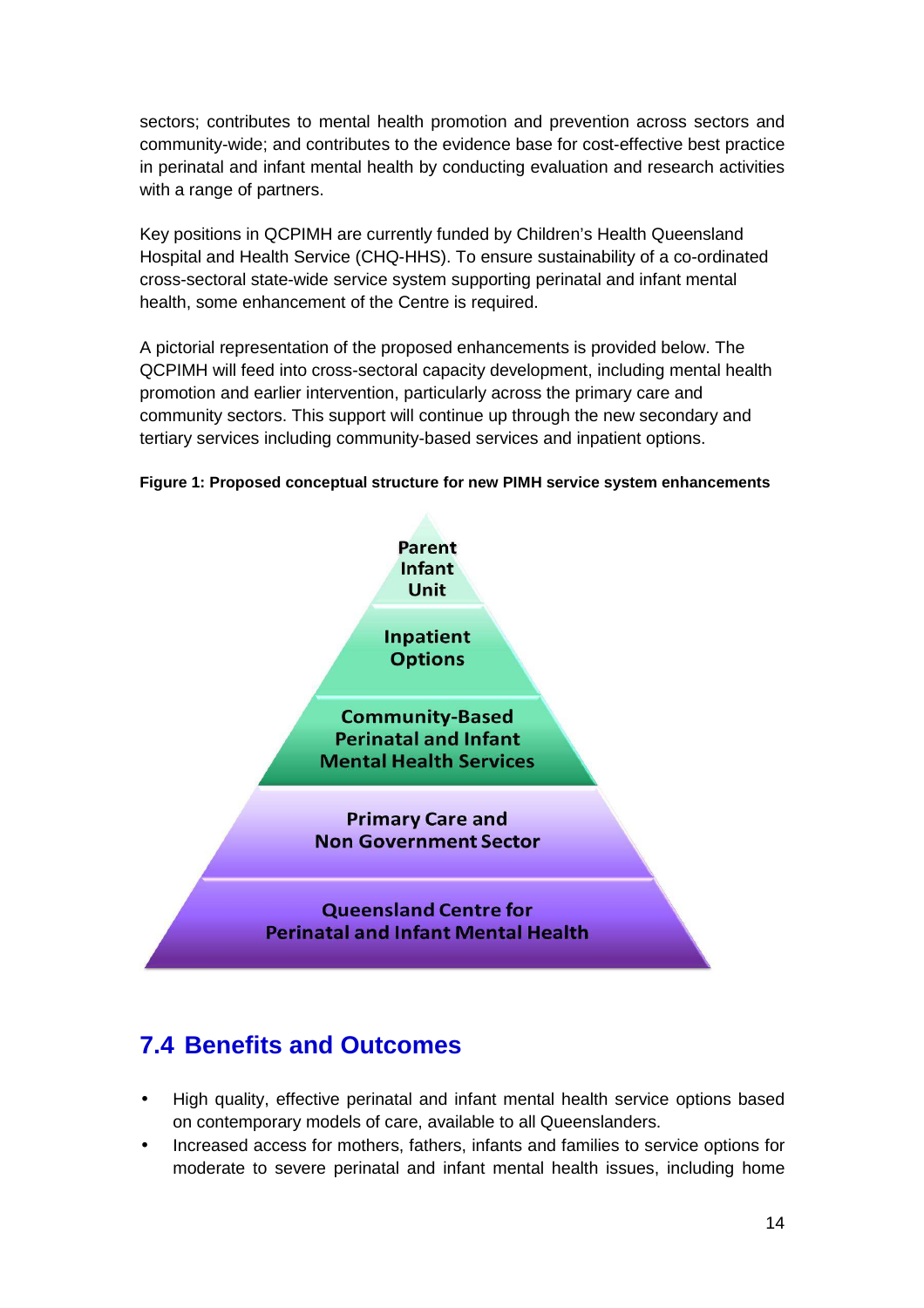visiting programs and day programs closer to where they live, taking into account the geographically-dispersed Queensland population.

- Strengthened intra-sectoral and inter-sectoral partnerships in perinatal and infant mental health care.
- High short, medium and long term returns on investment in the delivery of perinatal and infant mental health care.
- Reduction in maternal suicide rates from pregnancy to 365 days following birth.
- Reduction in abuse and neglect of Queensland children aged 0 to 3 years.

### **7.5 Models for Community-Based Services for HHS with Lowest Birth Rates**

It is difficult to design and deliver a cost-effective community-based service for perinatal and infant mental health in those HHS with small and highly dispersed populations and low birth rates. It is vital that these populations be serviced effectively, since many factors associated with rurality and remoteness are known to contribute to increased levels of risk for mental health issues in general and perinatal and infant mental health issues in particular.

Aboriginal and Torres Strait Islander mothers, fathers, infants and families are at particularly high risk due to trans-generational trauma issues which may be activated at the time of having a child. Indigenous communities already face well-recognised challenges to mental health and well-being including isolation, over-crowded living conditions, limited opportunities for education and employment, high levels of drug and alcohol abuse, and high levels of violence in many communities.

Extensive consultation with these HHS has informed the model for enhanced PIMH services, outlined in more detail in Appendix I.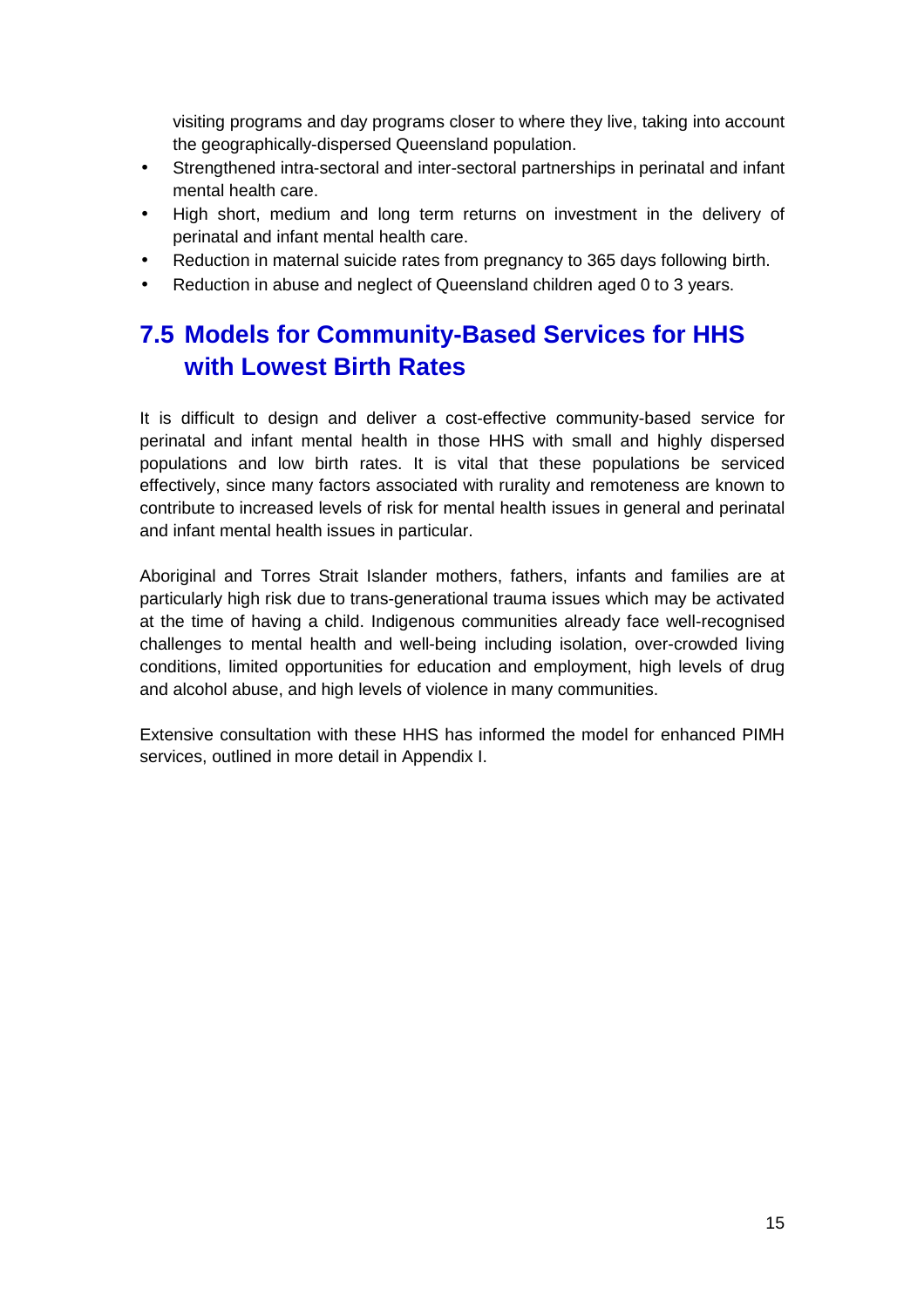# **7.6 Proposed Timeline**

The following draft timeline is based on existing infrastructure and opportunities, identified service demand, and advice received through the state-wide consultation process.

|                                                                                      | $2015 - 16$                                                                                                                                                                                                           | 2016-17                                                                                                                                                                                 | $2017 - 18$                                   |
|--------------------------------------------------------------------------------------|-----------------------------------------------------------------------------------------------------------------------------------------------------------------------------------------------------------------------|-----------------------------------------------------------------------------------------------------------------------------------------------------------------------------------------|-----------------------------------------------|
| <b>Community-Based</b>                                                               |                                                                                                                                                                                                                       |                                                                                                                                                                                         |                                               |
| <b>Services</b><br><b>State-wide Perinatal</b>                                       | • State-wide                                                                                                                                                                                                          |                                                                                                                                                                                         |                                               |
| <b>Psychiatry Service</b>                                                            |                                                                                                                                                                                                                       |                                                                                                                                                                                         |                                               |
| <b>Community Care</b><br><b>Teams</b>                                                | • Metro North<br>• Metro South<br>• Mater Health Services<br>• Children's Health<br>Queensland<br>• Gold Coast<br>• West Moreton<br><b>Sunshine Coast</b><br>• Darling Downs<br>• Townsville<br>• Cairns & Hinterland | • Central Queensland<br>• Mackay<br>• Wide Bay<br>South West<br>• North West<br><b>Remote PIMH Service:</b><br>• Central West<br>• Cape York<br>• Torres Strait &<br>Northern Peninsula |                                               |
| <b>Extended Community</b><br><b>Care Programs</b>                                    |                                                                                                                                                                                                                       | • Metro North<br>• Metro South<br>• Gold Coast<br>• West Moreton<br>• Sunshine Coast<br>• Darling Downs<br>• Townsville<br>• Cairns & Hinterland                                        | • Central<br>Queensland<br>Mackay<br>Wide Bay |
| <b>Inpatient Options</b>                                                             |                                                                                                                                                                                                                       |                                                                                                                                                                                         |                                               |
| <b>Build on existing</b><br>capacity and models in<br>public inpatient<br>facilities | • Metro North<br>• Metro South<br>• Mater Health Services<br>• Children's Health<br>Queensland<br>• Gold Coast<br><b>West Moreton</b><br>• Sunshine Coast<br>• Darling Downs<br>• Townsville<br>• Cairns & Hinterland | • Central Queensland<br>• Mackay<br>• Wide Bay<br>• South West<br>• North West<br>• Central West<br>• Cape York<br>• Torres Strait & Northern<br>Peninsula                              |                                               |
| Public beds in private<br>facilities                                                 | • Sunshine Coast, Cairns & Hinterland                                                                                                                                                                                 |                                                                                                                                                                                         |                                               |
| <b>Parent Infant Unit</b>                                                            | Plan for commissioning for 2018/19                                                                                                                                                                                    |                                                                                                                                                                                         |                                               |
| <b>Queensland Centre</b><br>for Perinatal and<br><b>Infant Mental Health</b>         | • State-wide                                                                                                                                                                                                          |                                                                                                                                                                                         |                                               |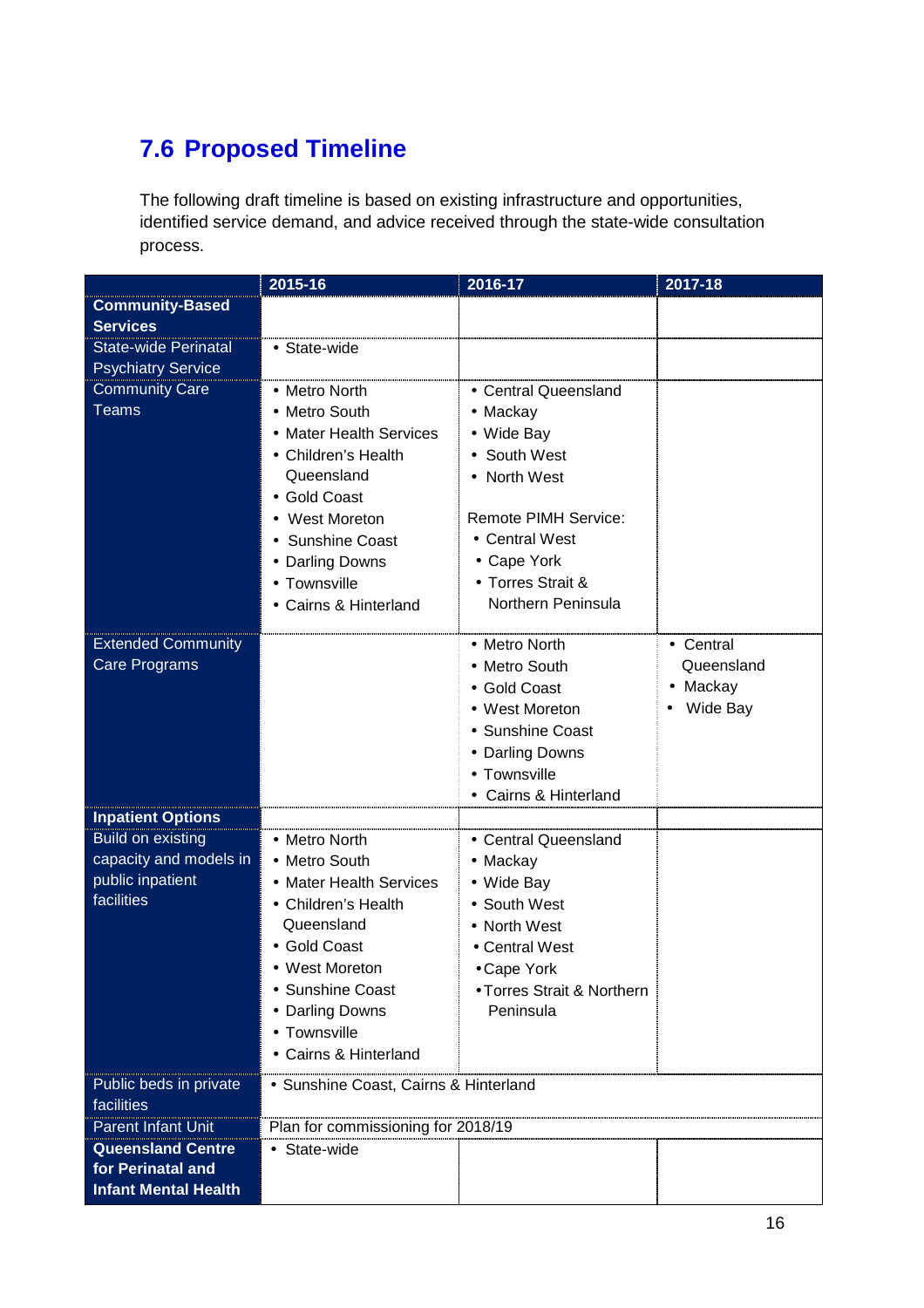# **8 Conclusion**

The proposed State-wide Perinatal and Infant Mental Health Service Continuum is presented in more detail in Appendix I.

The model has been informed by draft costings developed in collaboration with Queensland Health, January to June 2014.

All Queensland Hospital and Health Services and a number of other key stakeholders contributed to the development of the proposed model and were invited to provide comment on a draft version of this Discussion Paper in May-June 2014.

Feedback on the model has been generally positive, with respondents endorsing the proposed investment in all three components. Issues of continuing concern are:

- rapid population growth in the corridor between the Brisbane River and the NSW border, where pressure on the proposed new services will grow quickly; and
- the need for central guidance and co-ordination of the new services, to ensure they articulate with and add maximum value to existing services in the primary care and NGO sectors.

The proposal represents a significant investment, shared across government and private partners, that will position Queensland as one of the leading states in the provision of perinatal and infant mental health services, providing a better start and a healthier life for mothers, fathers, infants and families in Queensland.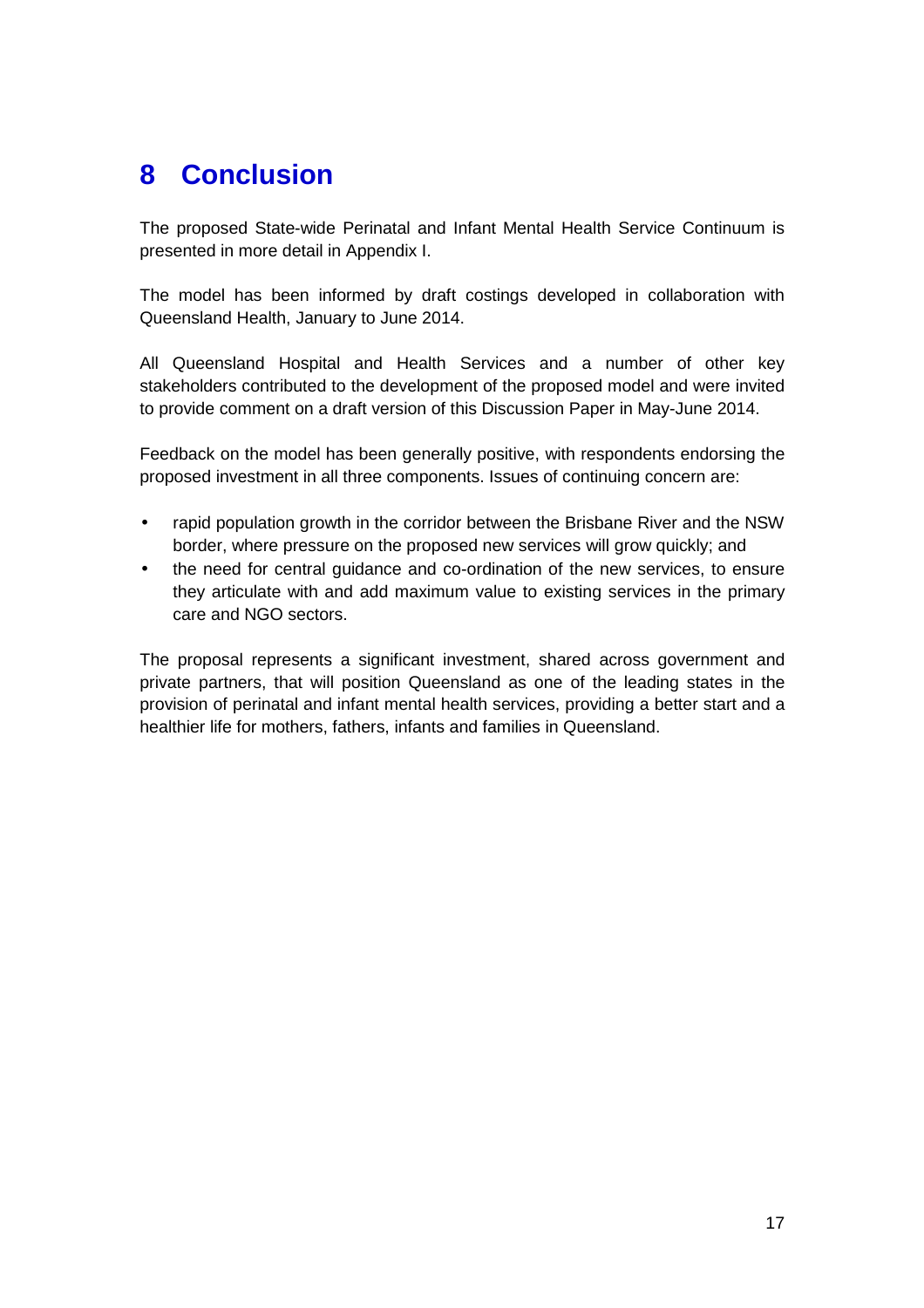### Proposed State-wide Perinatal and Infant Mental Health Service Continuum - An Integrated Service System

T.

# **Appendix One**



**Recovery oriented treatment for mothers, fathers, infants and families with moderate to severe mental health problems in the perinatal period** 

| <b>Service Element</b>              | <b>Queensland Centre for Perinatal and</b><br><b>Infant Mental Health</b>                                                                                                                                                                                                                                                                                                                                                                                                                                                                                                             | <b>Community Care</b>                                                                                                                                                                                                                                                                                                                                                                                                               | <b>Extended Community Care Programs</b>                                                                                                                                                                                                                                                                                                                                                                                                                                                    | <b>Perinatal Inpatient Beds</b>                                                                                                                                                                                                                                                                                          | <b>State-wide Parent Infant Unit</b>                                                                                                                                                                                                    |
|-------------------------------------|---------------------------------------------------------------------------------------------------------------------------------------------------------------------------------------------------------------------------------------------------------------------------------------------------------------------------------------------------------------------------------------------------------------------------------------------------------------------------------------------------------------------------------------------------------------------------------------|-------------------------------------------------------------------------------------------------------------------------------------------------------------------------------------------------------------------------------------------------------------------------------------------------------------------------------------------------------------------------------------------------------------------------------------|--------------------------------------------------------------------------------------------------------------------------------------------------------------------------------------------------------------------------------------------------------------------------------------------------------------------------------------------------------------------------------------------------------------------------------------------------------------------------------------------|--------------------------------------------------------------------------------------------------------------------------------------------------------------------------------------------------------------------------------------------------------------------------------------------------------------------------|-----------------------------------------------------------------------------------------------------------------------------------------------------------------------------------------------------------------------------------------|
| Overview                            | QCPIMH supports all sectors and all<br>proposed service elements in the Perinatal<br>and Infant Mental Health service system.<br>As the state-wide hub of perinatal and<br>infant mental health expertise, QCPIMH<br>will provide cross-sectoral leadership in<br>service development and implementation,<br>workforce development, mental health<br>promotion and prevention, and evaluation<br>and research, for perinatal and infant<br>mental health across Queensland                                                                                                            | Community Care initiatives provide<br>outpatient and home-based clinical<br>services, and consultation-liaison/inreach<br>services. Build networks and supports the<br>development of pathways to care, linking<br>public, private and non-government service<br>providers. Support cross-sectoral<br>workforce development through provision<br>of training, mentorship, clinical supervision<br>and other services. CSCF* Level 3 | <b>Extended Community Care provides</b><br>community-based day programs<br>incorporating psychoeducational and<br>therapeutic groups; outpatient therapeutic<br>interventions as indicated for mothers,<br>fathers, infants aged 0-3, and families; and<br>child health/parentcraft support as<br>required. Operates on a partnership basis<br>between local HHS, CHQ HHS and local<br>providers such as Medicare Locals, private<br>providers or NGOs in individual HHS. CSCF*<br>Level 3 | The perinatal inpatient beds initiative<br>provides admission for acutely unwell<br>mothers, with their babies when<br>compatible with safety. Enables intensive<br>intervention including pharmacological and<br>psychotherapeutic treatment.<br>Mental Health Adult Services CSCF* Level2<br>PIMH CSCF* Levels 4 and 5 | The state-wide Parent Infant Unit provides<br>inpatient admission for mothers and<br>babies, with capacity to also admit<br>fathers/partners and siblings for family<br>assessment/ intervention. CSCF* Level 6                         |
| <b>Primary Referral</b>             | All sectors                                                                                                                                                                                                                                                                                                                                                                                                                                                                                                                                                                           | Primary care sector and mental health<br>inpatient services                                                                                                                                                                                                                                                                                                                                                                         | Community Care, mental health inpatient<br>service or primary care sector                                                                                                                                                                                                                                                                                                                                                                                                                  | <b>State-wide Admission Panel/Processes</b>                                                                                                                                                                                                                                                                              | <b>State-wide Admission Panel/Processes</b>                                                                                                                                                                                             |
| Profile                             | Provides front-line services for infant<br>mental health; support and capacity<br>development for the non-government<br>sector focussed on the emotional well-<br>being of mothers, fathers, infants and<br>families; leadership in perinatal and infant<br>mental health service development and<br>implementation across sectors; workforce<br>development (including training and<br>mentoring) across sectors; mental health<br>promotion and prevention across sectors<br>and community-wide; and evaluation and<br>research in partnership with a range of<br>research partners | Home environment is stable and<br>supportive enough to ensure safety of<br>mother, father, infant and siblings<br>No family member requires inpatient care<br>Mother and/or father experiencing<br>moderate to severe perinatal mental<br>health difficulties, and/or<br>concerns regarding mental health of infant<br>0-3 and/or parent-infant relationship                                                                        | Mother, father, infant or family requires<br>more clinical input and non-clinical support<br>than can be provided through Community<br>Care<br>Structured program of support will<br>mitigate or delay need for inpatient<br>admission, particularly in rural/ regional<br>areas (step-up)<br>Structured program will facilitate earlier<br>discharge from inpatient service (step-<br>down)                                                                                               | Level of acuity or risk requires inpatient<br>admission<br>Allows for involuntary treatment                                                                                                                                                                                                                              | Level of acuity or risk requires inpatient<br>admission<br>Severity/complexity requires extended<br>inpatient stay<br>Admission of other family members is<br>desirable to enable effective early<br>intervention in family functioning |
| <b>Hours of</b><br><b>Operation</b> | Business hours, Monday to Friday, with<br>some flexibility                                                                                                                                                                                                                                                                                                                                                                                                                                                                                                                            | Business hours, Monday to Friday, with<br>capacity for some extended hours                                                                                                                                                                                                                                                                                                                                                          | Business hours Monday to Friday, including<br>day program 10am-3pm, three to four days<br>per week                                                                                                                                                                                                                                                                                                                                                                                         | $24 \times 7$                                                                                                                                                                                                                                                                                                            | $24 \times 7$                                                                                                                                                                                                                           |
| Length of Stay                      | n/a                                                                                                                                                                                                                                                                                                                                                                                                                                                                                                                                                                                   | Case by case basis: expected average 3 x 90<br>days for perianal MH, 5 x 90 days for infant<br>MH                                                                                                                                                                                                                                                                                                                                   | Case by case basis: expected average 6<br>weeks                                                                                                                                                                                                                                                                                                                                                                                                                                            | Case by case basis: expected average 9-21<br>days                                                                                                                                                                                                                                                                        | Case by case basis: expected average 21<br>days                                                                                                                                                                                         |
| <b>Unit Size</b>                    | n/a                                                                                                                                                                                                                                                                                                                                                                                                                                                                                                                                                                                   | Caseloads of no more than 25 families                                                                                                                                                                                                                                                                                                                                                                                               | Each perinatal group program caters for 6-<br>8 families                                                                                                                                                                                                                                                                                                                                                                                                                                   | 1-2 beds in acute inpatient mental health<br>units, maternity units or general hospitals<br>1-2 public beds in private Parent Infant<br>Units, if and when established                                                                                                                                                   | 12 beds                                                                                                                                                                                                                                 |
| Location                            | <b>Nundah Cottages</b><br>31-33 Robinson Road Nundah                                                                                                                                                                                                                                                                                                                                                                                                                                                                                                                                  | Hospital campus or gazetted community<br>mental health facility                                                                                                                                                                                                                                                                                                                                                                     | Community settings, possibly co-located<br>with Child Health centres or in premises<br>provided by partner organisations                                                                                                                                                                                                                                                                                                                                                                   | To service state                                                                                                                                                                                                                                                                                                         | Close proximity to both maternity or early<br>parenting services and adult acute mental<br>health unit                                                                                                                                  |
| Governance                          | CHQ HHS                                                                                                                                                                                                                                                                                                                                                                                                                                                                                                                                                                               | Local HHS or Health Service in partnership<br>with CHQ HHS                                                                                                                                                                                                                                                                                                                                                                          | Governance body by which CHQ partners<br>with local HHS or Health Service and other<br>partner organisations                                                                                                                                                                                                                                                                                                                                                                               | CHQ HHS partners with local HHS or Health<br>Service and private providers                                                                                                                                                                                                                                               | CHQ HHS in partnership with private<br>funder and/or service provider and local<br><b>HHS or Health Service</b>                                                                                                                         |
| <b>Existing in Qld</b>              | QCPIMH is established in CHQ HHS, but<br>requires enhancement to fulfil state-wide<br>mandate                                                                                                                                                                                                                                                                                                                                                                                                                                                                                         | Metro North (3) - temporary<br>Townsville<br>Toowoomba<br><b>Gold Coast</b>                                                                                                                                                                                                                                                                                                                                                         | Nil                                                                                                                                                                                                                                                                                                                                                                                                                                                                                        | Data collected via state-wide audit.<br>PIMH CSCF* Level 4 beds currently<br>available TCPH, Darling Downs, Cairns,<br>Townsville, Mackay                                                                                                                                                                                | Nil                                                                                                                                                                                                                                     |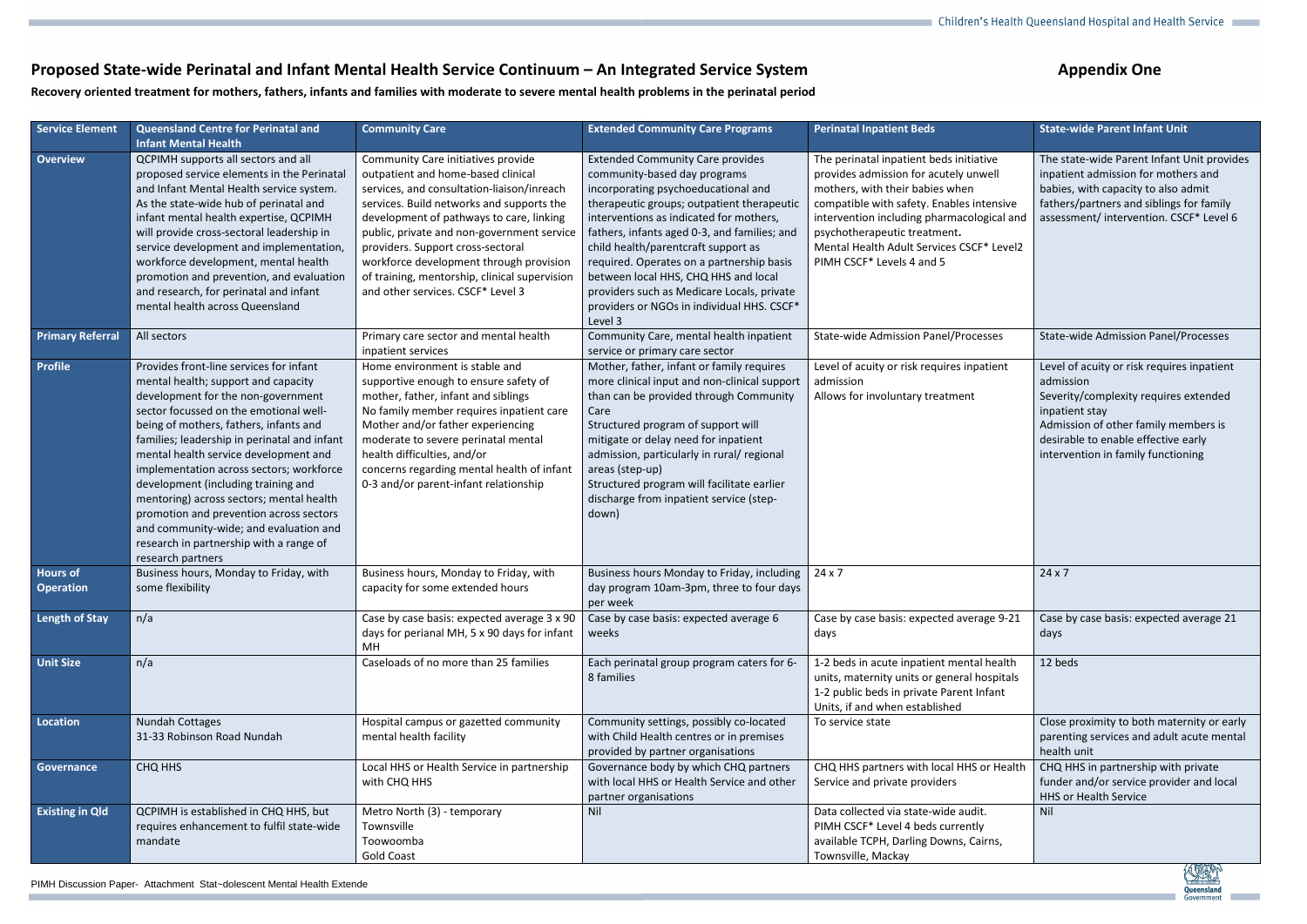| <b>Service Element</b> | Queensland Centre for Perinatal and<br><b>Infant Mental Health</b>                                                                                                                                                                                                                                                                             | <b>Community Care</b>                                                                                                                                                                                                                                                                                                                                                                                                                                                                                                                                                                                                                                                                                                                                                                                                                                                                                                                                                                                                                                                                                                                                                                                        | <b>Extended Community Care Programs</b>                                                                                                                                                                                                                                                                     | <b>Perinatal Inpatient Beds</b>                                                                                                                                                                                                                                                                                                                                                                                                                                                                                                                                                                                                                                                                                                                                                                                                  | <b>State-wide Parent Infant Unit</b>                                                                                                                                                                                                                                                                                                                                                                                                                                                                                                                                                                                                    |
|------------------------|------------------------------------------------------------------------------------------------------------------------------------------------------------------------------------------------------------------------------------------------------------------------------------------------------------------------------------------------|--------------------------------------------------------------------------------------------------------------------------------------------------------------------------------------------------------------------------------------------------------------------------------------------------------------------------------------------------------------------------------------------------------------------------------------------------------------------------------------------------------------------------------------------------------------------------------------------------------------------------------------------------------------------------------------------------------------------------------------------------------------------------------------------------------------------------------------------------------------------------------------------------------------------------------------------------------------------------------------------------------------------------------------------------------------------------------------------------------------------------------------------------------------------------------------------------------------|-------------------------------------------------------------------------------------------------------------------------------------------------------------------------------------------------------------------------------------------------------------------------------------------------------------|----------------------------------------------------------------------------------------------------------------------------------------------------------------------------------------------------------------------------------------------------------------------------------------------------------------------------------------------------------------------------------------------------------------------------------------------------------------------------------------------------------------------------------------------------------------------------------------------------------------------------------------------------------------------------------------------------------------------------------------------------------------------------------------------------------------------------------|-----------------------------------------------------------------------------------------------------------------------------------------------------------------------------------------------------------------------------------------------------------------------------------------------------------------------------------------------------------------------------------------------------------------------------------------------------------------------------------------------------------------------------------------------------------------------------------------------------------------------------------------|
| Proposed               | Enhance the Queensland Centre for<br>Perinatal and Infant Mental Health to<br>provide a state-wide hub of expertise,<br>leadership and support for perinatal and<br>infant mental health across Queensland.<br><b>SMO2 Director</b><br>AO3 x 0.4 Administrative Officer<br>HP5 Service Development Leader<br>AO6 Training and Research Officer | <b>Establish Community Care Teams</b><br>HP4/NO6 Perinatal MH Clinician x 16:<br>Metro South (3)<br>Metro North (3)<br>Gold Coast (1)<br>West Moreton (1)<br>Sunshine Coast (1)<br>Darling Downs (1)<br>Wide Bay (1)<br>Mackay (1)<br>Cairns (1)<br>Townsville (1)<br>Central Queensland (1)<br>Mater Health Services (1)<br>HP4/NO6 Infant MH Clinician x 17:<br>Mater Health Services $(1 - CL)$<br>Children's Health Queensland (3)<br>Metro South (2)<br>Metro North (2)<br>Gold Coast (1)<br>West Moreton (1)<br>Sunshine Coast (1)<br>Darling Downs (1)<br>Wide Bay (1)<br>Mackay (1)<br>Cairns (1)<br>Townsville (1)<br>Central Queensland (1)<br>HP4/NO6 Perinatal/Infant MH Clinician x 3<br>AND<br>007 Indigenous Mental Health Worker x 4:<br>North West<br>South West<br>Remote PIMH Service (Central West,<br>Cape York, Torres Strait-Northern<br>Peninsula)<br>Establish State-wide Perinatal Psychiatry<br>Service to provide perinatal psychiatry<br>services across the state via a telehealth<br>model, supporting community and<br>inpatient service elements<br>Perinatal Psychiatrist x 1.5 FTE (3 part-time<br>positions based in locations yet to be<br>determined)<br>AO3 x 1.0 FTE | <b>Establish Extended Community Care</b><br>Programs<br>HP4/NO6 Perinatal MH Clinician x 11:<br>Metro South (1)<br>Metro North (1)<br>Gold Coast (1)<br>West Moreton (1)<br>Sunshine Coast (1)<br>Darling Downs (1)<br>Cairns (1)<br>Townsville (1)<br>Central Queensland (1)<br>Mackay (1)<br>Wide Bay (1) | Build on existing capacity and current<br>models used in public hospitals around the<br>state (general hospitals, maternity units,<br>mental health adult acute inpatient units),<br>to enable mother-baby mental health<br>admissions through:<br>enhanced clinical support provided<br>by State-wide Perinatal Psychiatry<br>Service (see Community Care)<br>in-reach provided by local<br><b>Community Care Teams</b><br>budget allocation for 1:1 nursing as<br>required<br>workforce development and<br>strategic support provided by<br>Queensland Centre for Perinatal<br>and Infant Mental Health<br>Explore potential for expansion of inpatient<br>beds to meet PIMH C SCF* Level 4 or Level<br>5 criteria, through public-private<br>partnerships in Parent Infant Units (existing<br>or being established 2014-2018) | Establish a 12-bed state-wide Parent Infant<br>Unit, PIMH CSCF* Level 6, to provide short<br>to medium term inpatient care and<br>intervention for mothers, fathers, infants<br>and families with severe and/or complex<br>mental health needs<br>Purpose-built unit - site to be determined<br>Funding models including public, private,<br>and partnership options to be explored<br>Staffing required:<br>Perinatal psychiatrist x 1.0 FTE - Director<br>Infant psychiatrist x 0.5 FTE<br>Perinatal registrar x 1.0 FTE<br>Remaining staffing profile to be confirmed,<br>in line with national mental health planning<br>frameworks |
|                        |                                                                                                                                                                                                                                                                                                                                                |                                                                                                                                                                                                                                                                                                                                                                                                                                                                                                                                                                                                                                                                                                                                                                                                                                                                                                                                                                                                                                                                                                                                                                                                              |                                                                                                                                                                                                                                                                                                             |                                                                                                                                                                                                                                                                                                                                                                                                                                                                                                                                                                                                                                                                                                                                                                                                                                  | , 乳桂机合,                                                                                                                                                                                                                                                                                                                                                                                                                                                                                                                                                                                                                                 |